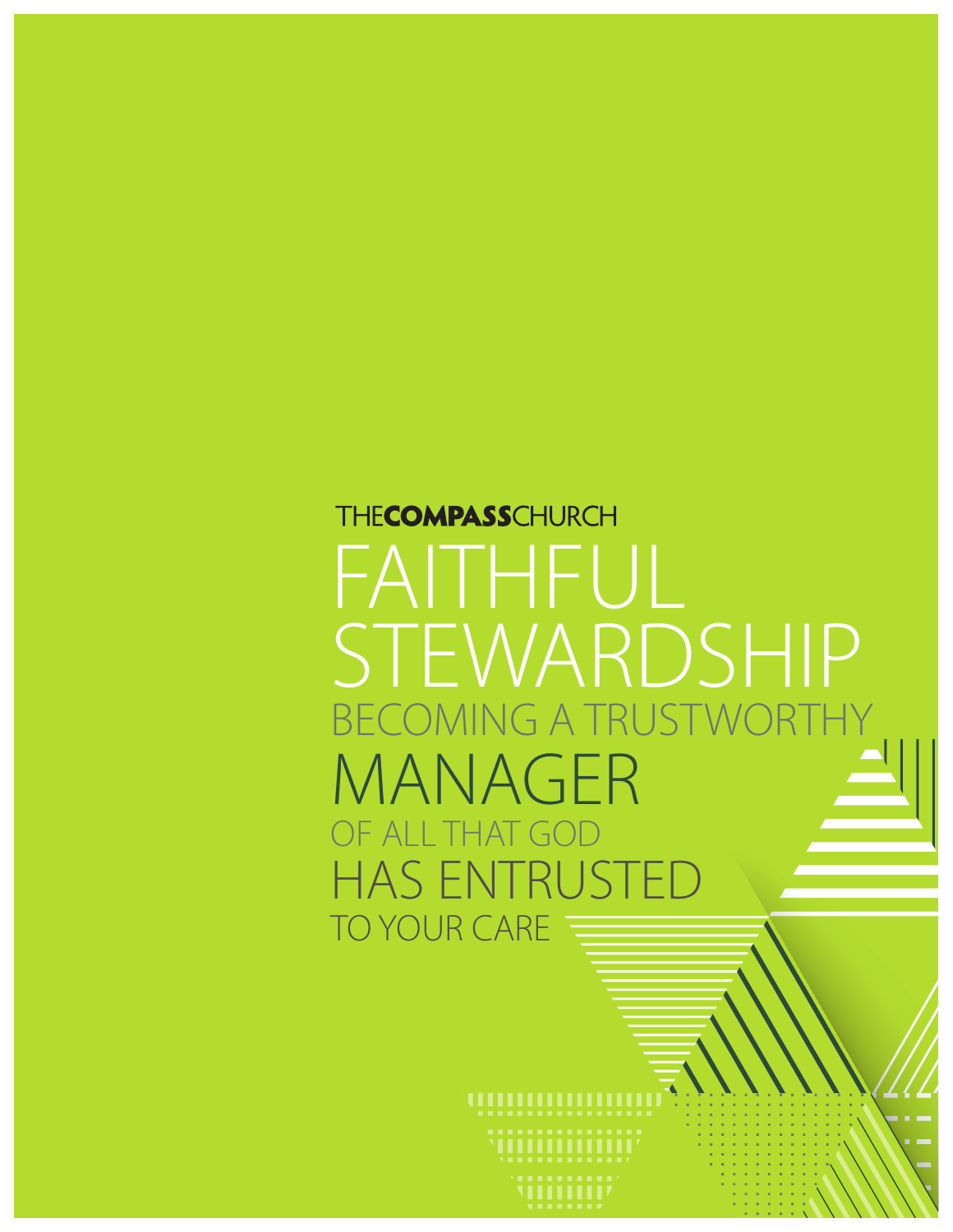## *Now it is required that those who have been given a trust must prove faithful.*

*1 Corinthians 4:2*

## **Welcome to the adventure of faithful stewardship.**

God loves people. People love adventure. And, we were made to enjoy and advance all of God's resources that he has entrusted to our care for his glory and the good of others.

In this brief booklet, we will be exploring the purpose, passion, and priorities of faithful stewardship.

So let's get started.

Thrilled to be loving and serving Jesus with you,

Que n. Liechty

Pastor of Stewardship The Compass Church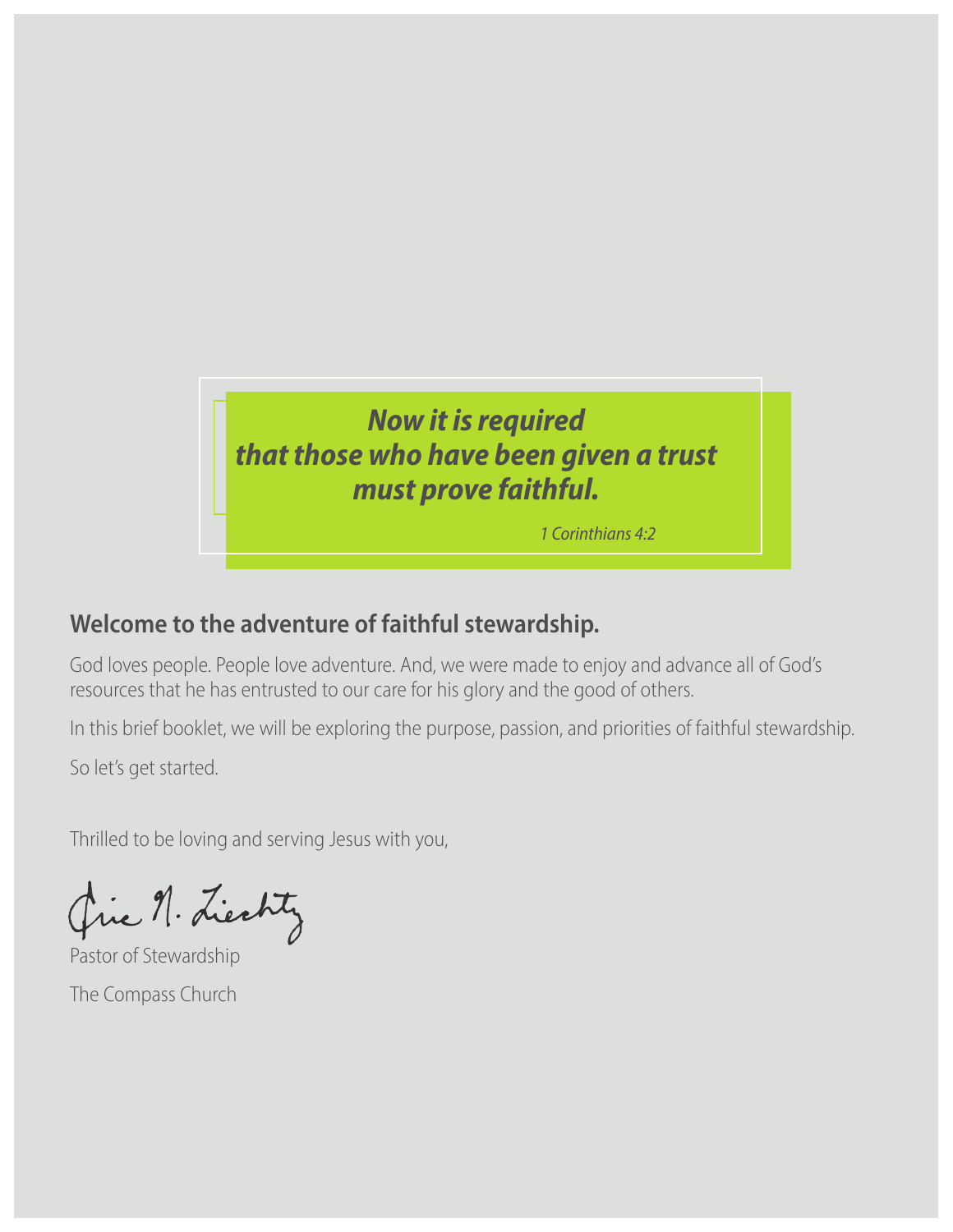## **TABLE OF CONTENTS**

## **SECTION ONE** Pages 4-5

### **Answering the WHAT question THE PURPOSE OF FAITHFUL STEWARDSHIP**

#### **WHAT** is faithful stewardship?

Helping your **HEAD** to understand your responsibilities and accountability to God for faithful stewardship.

## **SECTION TWO** Pages 6-7

## **Answering the WHY question THE PASSION OF FAITHFUL STEWARDSHIP**

#### **WHY** is a steward motivated to be faithful?

Helping your **HEART** to have a proper motivation of love for God and others.

## **SECTION THREE** Pages 8-9

## **Answering the HOW question THE PRIORITIES OF FAITHFUL STEWARDSHIP**

**HOW** can you grow in becoming a faithful steward?

Helping your **HANDS** to learn the necessary skills and disciplines needed for implementing the priorities of faithful stewardship.

- 1. **GIVING** Generously **Pages 10-14**
- 
- 

2. **SAVING** Diligently **Pages 15-17 3. SPENDING** Wisely **Pages 18-23**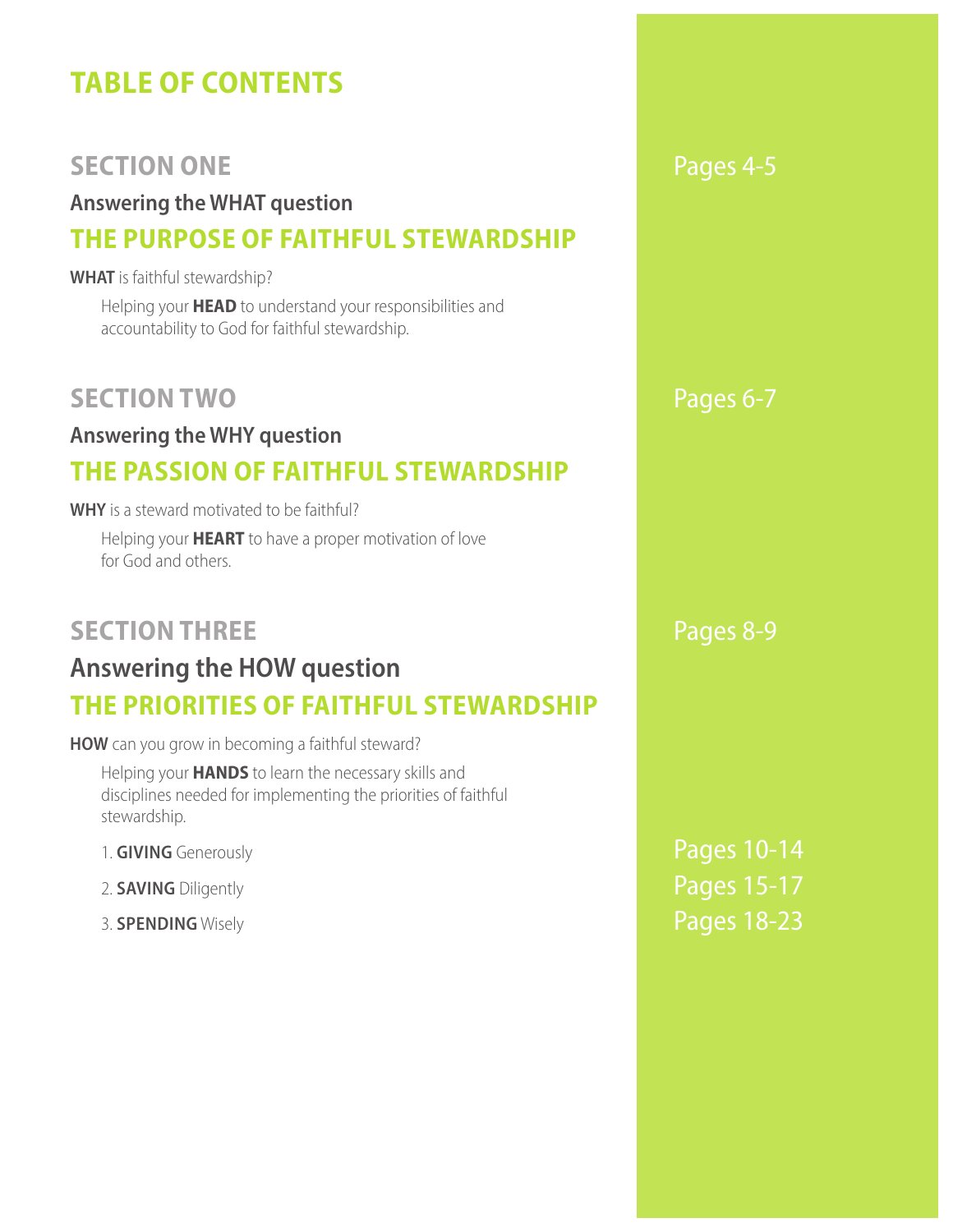## **THE PURPOSE OF FAITHFUL STEWARDSHIP ANSWERING THE WHAT QUESTION**

#### *WHAT is faithful stewardship?*

*The Lord Jesus said, "A faithful and wise steward is one to whom the master can give responsibility. When the master returns and finds he has been faithful and has done a good job, there will be a reward." Luke 12:42-43*

Did you know that there are more than twenty-three hundred (2,300) verses in the Bible addressing the topics of money, possessions, and stewardship?

For comparison, prayer is mentioned in a little over four hundred (400) verses. Jesus spoke more about money than any other topic, other than the Kingdom.

Sixteen of the thirty-eight parables of Jesus addressed how to handle God's resources of money and possessions. He said more about the issues surrounding faithful stewardship than about heaven or hell. There's more written in the Bible about stewardship than prayer and faith combined.

Clearly, the care and stewardship of God's resources, money, and possessions is a big deal to God.

Faithful Stewardship begins with a clear understanding of the roles and responsibilities of "the Owner" and "the stewards".

God is our loving creator and the owner of everything.

Isaiah 64:8 instructs us that…

*We are the clay. The Lord is the Potter. Isaiah 64:8*

Here is a summary of scriptures that testify to the overwhelmingly clear truth that:

#### *God is the owner of all he created.*

*The earth is the Lord's, and everything in it, the world, and all who live in it. Psalm 24:1*

*Yours, Lord, is the greatness and the power and the glory and the majesty and the splendor, for everything in heaven and earth is yours. Yours, Lord, is the kingdom. We adore you as the one over all things. Wealth and honor come from you alone, for you rule over everything. Power and might are in your hand, and at your discretion people are made great and given strength. 1 Chronicles 29:11-12*

*But who am I, and who are my people, that we should be able to give as generous as this? Everything comes from you, and we have given you only what comes from your hand. 1 Chronicles 29:14*

Here is an important question, Do you know what *"everything"* means?

Everything means absolutely EVERY…THING you have in your possession has actually been received as a gift from the God of heaven.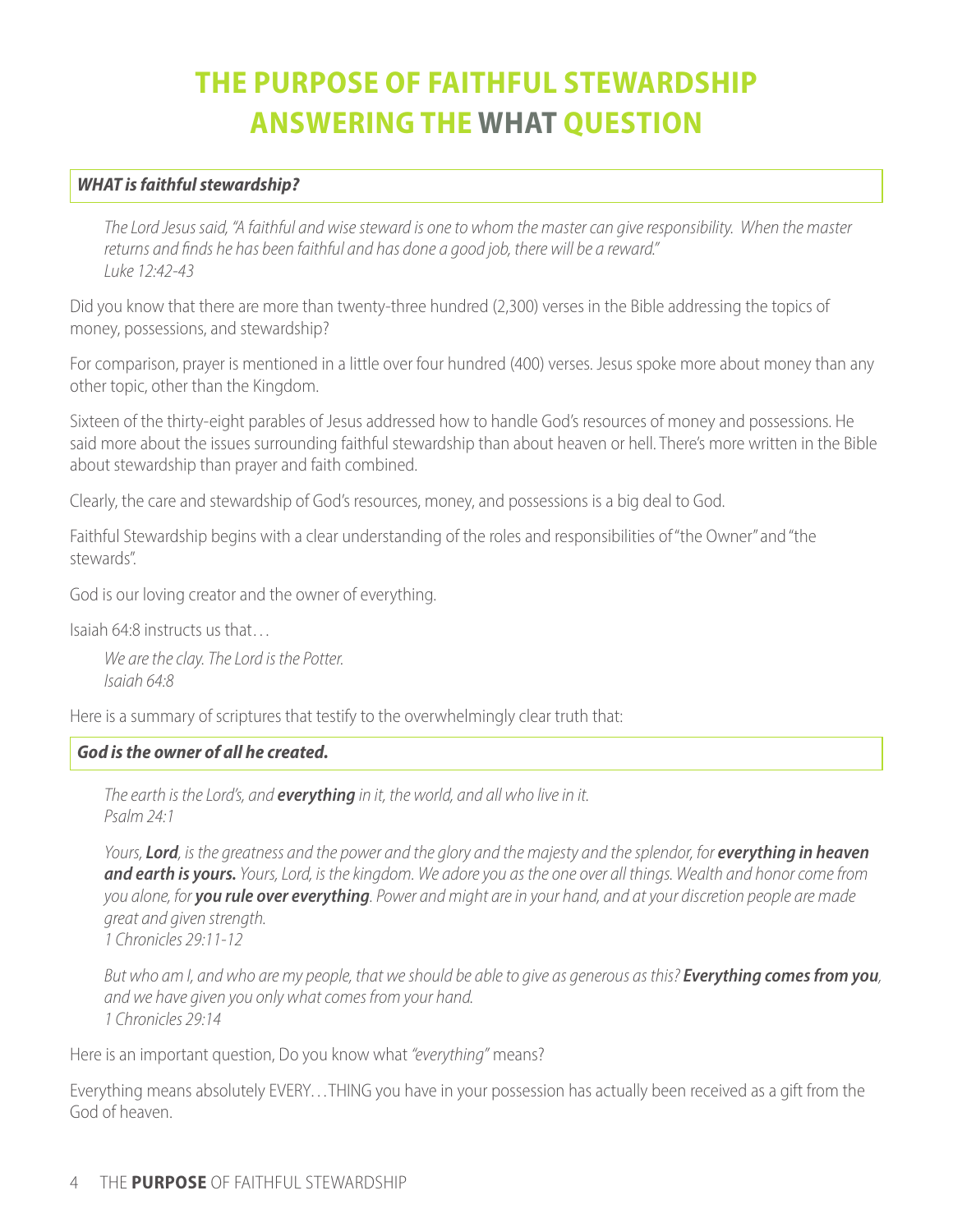So, God owns it all. And, everything you have is a gift from God.

*Every good and perfect gift is from above, coming down from the Father of heavenly lights. James 1:17*

*What do you have that you did not receive? And if you did receive it, why do you boast as though you did not? 1 Corinthians 4:7*

Now, I can almost hear you reasoning in your mind saying, "Now wait a minute. I have worked very diligently and very hard for everything I have accumulated."

Addressing that line of thinking is this response from the author of the book of Deuteronomy.

*You may say to yourself, "My power and the strength of my hands have produced this wealth for me." But remember the Lord your God, for it is He who gives you the ability to produce wealth. Deuteronomy 8:17-18*

The purpose of faithful stewardship can be clearly and simply stated as:

**God is the owner (ruler, power, authority) over all of his creation and we have the honor of being God's trustees of his estate. We are God's money managers. We do not own anything. We are God's trustees and stewards of all that he owns.**

When we have a proper understanding of ownership (God owns it all) and stewardship (we have the honor and joy of growing God's estate) it brings clarity to our roles and responsibilities.

Billy Graham put it this way:

"If a person gets his attitude toward money straight, it will help straighten out almost every other area of his life."

When we faithfully steward all that God has entrusted to our care we bring God the appropriate honor and glory he deserves and we get the joy of receiving God's blessing - his smile of favor - on our service to his great cause.

**We are stewards. We are either faithful or unfaithful stewards. No option exists for "opting out" of our accountability to God for how we manage everything that we have received from him.**

#### **PRAYER DARE**

It is impossible to become a faithful steward without God's help. I challenge you - I "triple-dog-dare-you" - to begin praying like this in your own heart using your own words.

*Heavenly Father, I acknowledge that you are the owner of all things in my care. Forgive me for usurping Your ownership by thinking anything in my possession is "mine." Everything I am and have is a gift from you. "My home" is actually Your house I get to live in. "My car" is actually Your car that I am allowed to drive. Help me invest and use every resource You have entrusted to my care with the realization that it is all Yours!*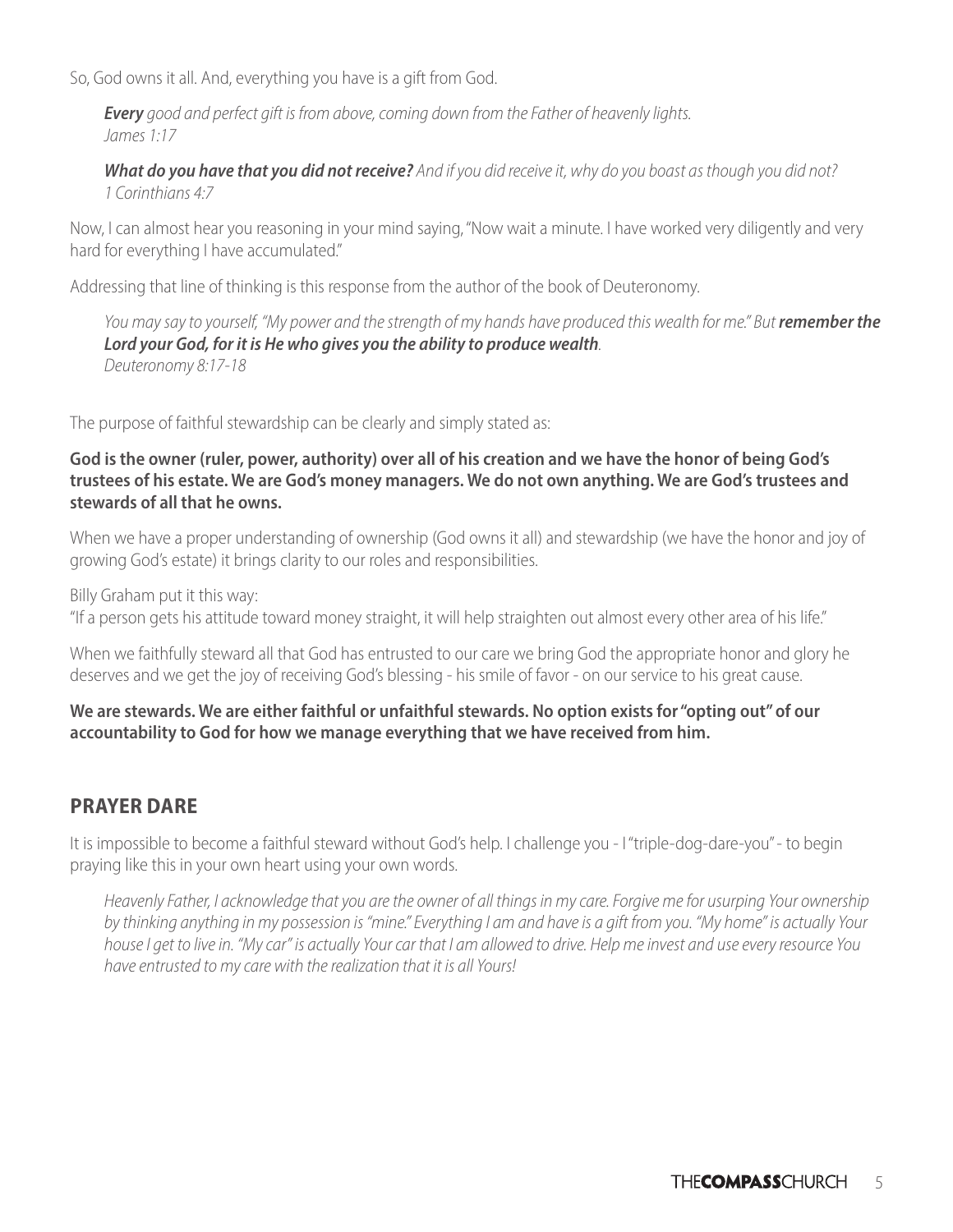## **THE PASSION OF FAITHFUL STEWARDSHIP ANSWERING THE WHY QUESTION**

#### *WHY is a steward motivated to be faithful?*

Becoming a dependable manager of God's resources entrusted to our care is challenging work.

There are many distractions and selfish deceptions that must be avoided.

#### *Only with a devoted love for God and a selfless caring for others will it be possible to do the work of a faithful steward.*

Jesus instructed us that loving God and loving others were the greatest commands of God we could follow.

*Jesus said: "LOVE the Lord your God with all your heart and with all your soul and with all your mind. This is the first and greatest commandment. And the second is like it: LOVE your neighbor as yourself." Matthew 22:37*

Pursuing the glory of God and the good for others will sustain the faithful steward.

When temptation comes to be a consumer instead of a generous giver ... our passionate love for God and others will help us ask:

*"How can God get the most glory and others receive the most benefit?"*

Only then, will we make the difficult but joy-filled decisions required of the faithful steward.

#### **SO, TO REVIEW …**

**1.** The **purpose** of a faithful steward is to understand with clarity and resolve that …

*God is the owner of everything that he has entrusted to your care and you will give him an accounting of how you have managed his resources.*

Having the head knowledge of **WHAT** is required of a faithful steward must quickly be followed by the passionate motivation that answers the question of: **WHY** would anyone desire to be a faithful steward?

**2.** The only proper and enduring motivation for such a high calling is a matter of the heart. The motivation for faithful stewardship is…

#### *LOVE - a love for God and a love for others.*

So far we have addressed the "what" (purpose-head) and "why" (passion-heart) of faithful stewardship.

Now we need to get to the nuts and bolts of "how" (priorities-hands) we learn and grow the skills required to become a faithful steward who will hear from the Lord one day,

*Well done good and faithful servant (steward)! Matthew 25:23*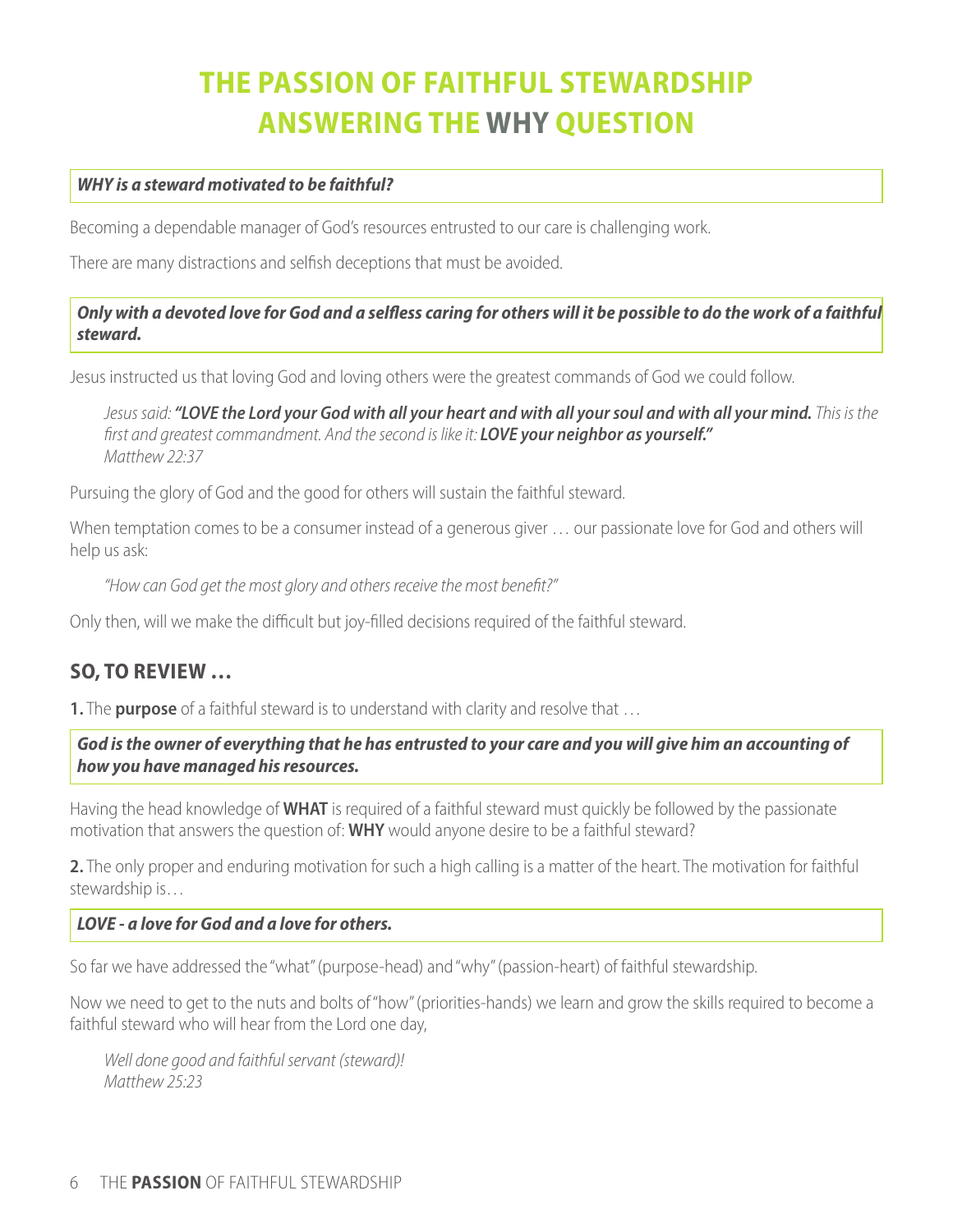#### **PRAYER DARE**

#### **Again, I challenge you - I "triple-dog-dare-you" - to begin praying like this in your own heart using your own words.**

*Lord, I confess that I have used Your resources that You have entrusted to my care in selfish and self-serving ways because I have viewed them as "mine." Forgive me. It is unloving to You and others to be so self-absorbed. Help me to realize and make moment-by-moment decisions to use ALL that I am and have to show and share Your love and provision to those you have entrusted to my care to serve.*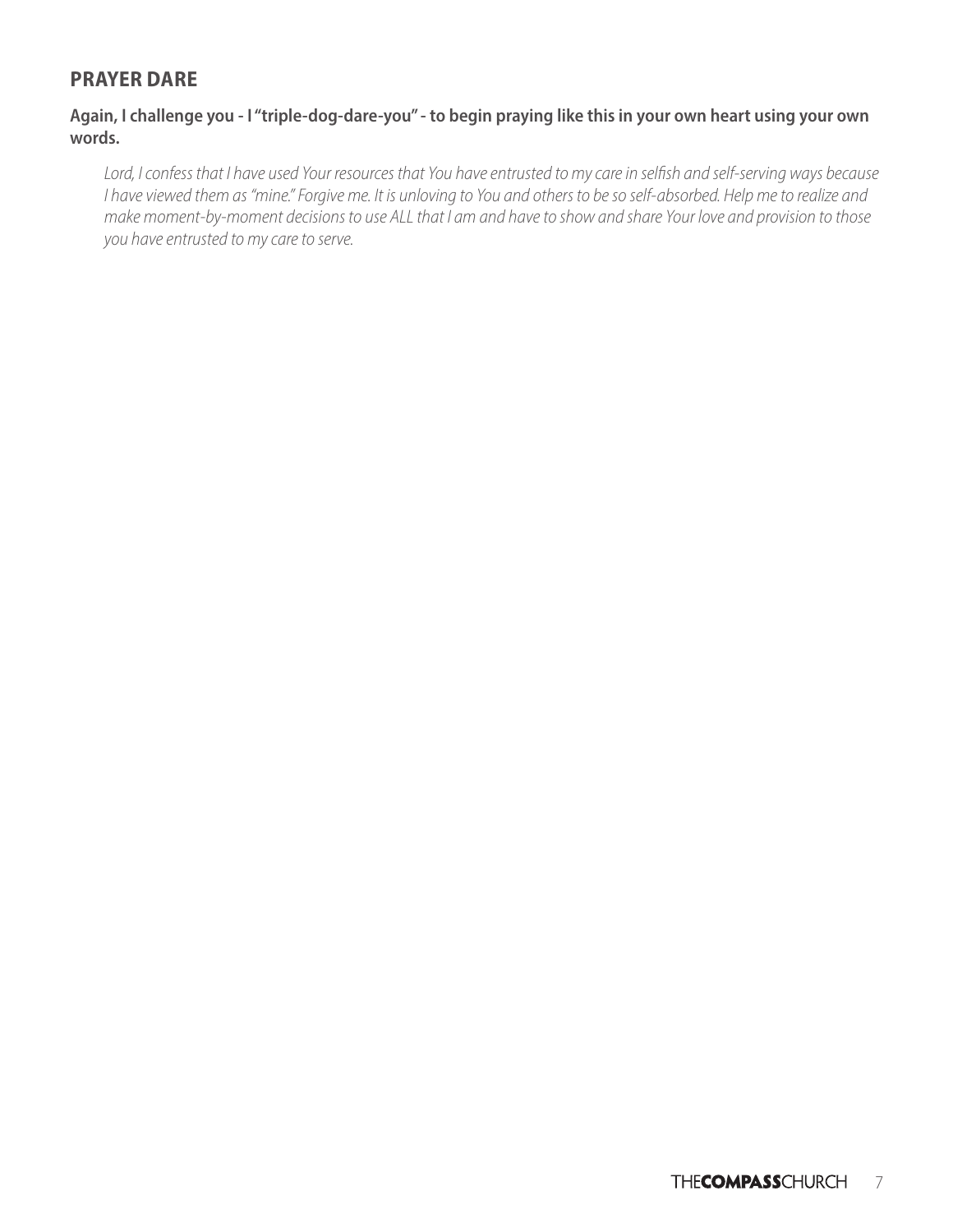## **THE PRIORITIES OF FAITHFUL STEWARDSHIP ANSWERING THE HOW QUESTION**

#### *HOW can you grow in becoming a faithful steward?*

When you take time to think deeply about resources and money, you realize that it isn't very complicated.

There are really only three things that can be done with the money and resources over which you have care.

- You can **spend** or consume them.
- You can **save** resources for another time.
- Or, you can **give** those resources to God and others.

Our natural bent and the pull of culture is to prioritize these actions in this order:

SPEND first,

SAVE second, and

GIVE third.

*Did you know that this order of prioritization is the direct opposite of what is required of a faithful steward?*

*Throughout Scripture we are encouraged to follow this prioritized order of faithful stewardship:* 

#### *GIVE GENEROUSLY first,*

#### *SAVE DILIGENTLY second, and*

#### *SPEND WISELY third.*

If we diligently follow this prioritized process of becoming a faithful steward - we will honor God, care for others and never run out of money.

Notice the difference between:

| <b>OUR WAY:</b>     | and | <b>GOD'S WAY (of the faithful steward):</b> |  |  |
|---------------------|-----|---------------------------------------------|--|--|
| <b>spend</b> first, |     | give first,                                 |  |  |
| save second,        |     | save second,                                |  |  |
| give third.         |     | spend third.                                |  |  |

When you spend and consume everything first, you have nothing left to save and give. And, you also run into the high probability of becoming enslaved to debt.

*The borrower is a slave to the lender. Proverbs 22:7*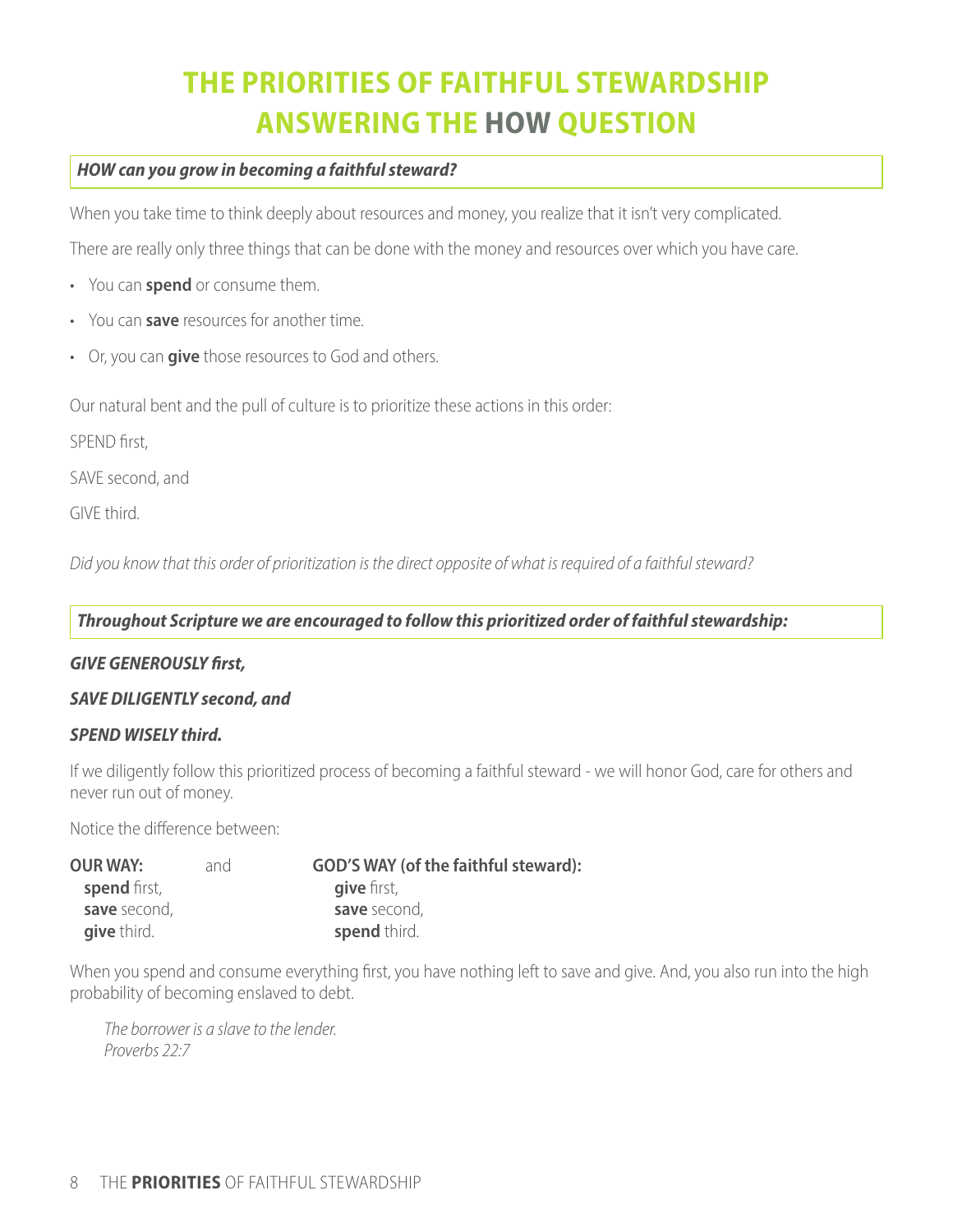*When you give to God first, save second and spend third … God is honored, you have reserves for your future, you live within your provisions, and don't ever become a slave to debt.*

Are you seeing the simplicity and genius behind the priorities of the faithful steward?

#### *It is very simple and attainable for EVERYONE to become a faithful steward.*

It is a matter of always having an orderly process of prioritization.

- 1. God gets the first.
- 2. Saving follows giving.
- 3. And, spending comes **after** we have given and saved.

#### *Are you doing this right now? If not, here is how you begin.*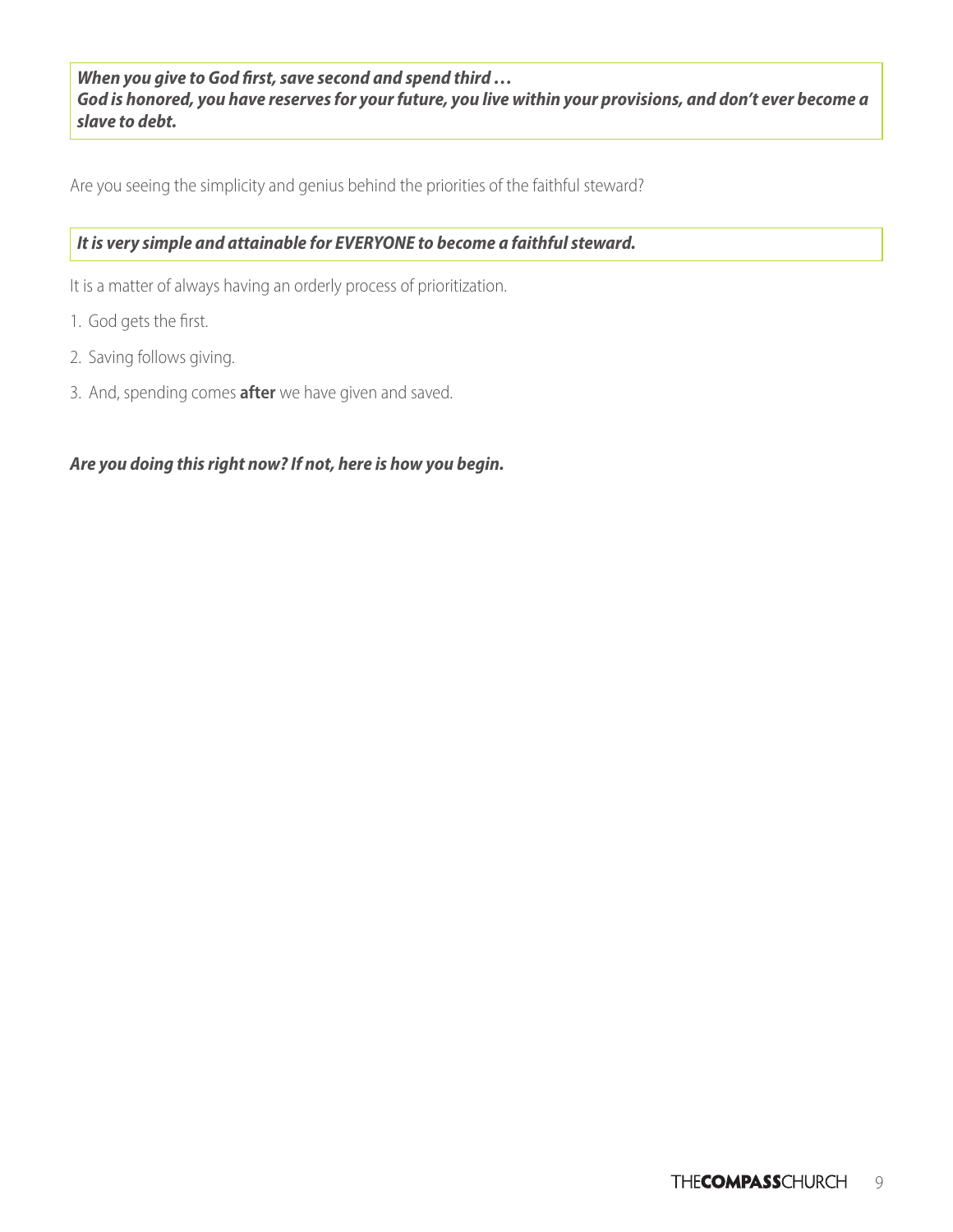### **PRIORITY #1 - GIVING GENEROUSLY**

The first priority of a faithful steward is to give generously.

Before you save for the future or spend any money to pay bills, the first priority of the faithful steward is to return a portion to God with gratitude for his provision.

### **WHY GIVING TO GOD IS THE FIRST PRIORITY**

*The FIRST belongs to God because it always requires FAITH to GIVE the FIRST. And, your HEART (LOVE) follows where you place your treasure.*

*Without faith it is impossible to please God. Hebrews 11:6*

*For where your treasure is, there your heart will be also. Matthew 6:21*

Giving the first (also known as firstfruits) expresses gratitude, love, and worship to God. Giving later or last makes giving feel like a tax assessment rather than worship.

#### **THE FIRST BELONG TO GOD**

*Dedicate to me every firstborn among the Israelites. The first offspring to be born, of both humans and animals, belongs to me. Exodus 13:2*

*The first of the firstfruits of your land you shall bring into the house of the LORD your God. Exodus 23:19*

*Honor the Lord with your wealth, with the firstfruits of all your crops; then your barns will be filled to overflowing. Proverbs 3:9-10*

#### **WHAT DOES GOD CONSIDER TO BE GENEROUS?**

Tithing is what God considers the baseline of generosity towards his house and mission.

Tithing is returning the first 10% of your income (asset resources) to God. Tithing is expressing your trust in God as your provider.

#### *The Principle of the FIRSTFRUITS TITHE throughout Scripture*

#### **ABLE GAVE HIS FIRST AND BEST … CAIN GAVE SOME**

*OLD TESTAMENT - Abel became a shepherd, while Cain cultivated the ground. When it was time for the harvest, Cain presented some of his crops as a gift to the Lord. Abel brought the best portions of the firstborn lambs from his flock as a gift to the Lord. The Lord accepted Abel and his gift, but he did not accept Cain and his gift. Genesis 4:2b-5*

*NEW TESTAMENT - By faith Abel brought God a better offering than Cain did. By faith he was commended as righteous, when God spoke well of his offerings. And by faith Abel still speaks, even though he is dead. Hebrews 11:4*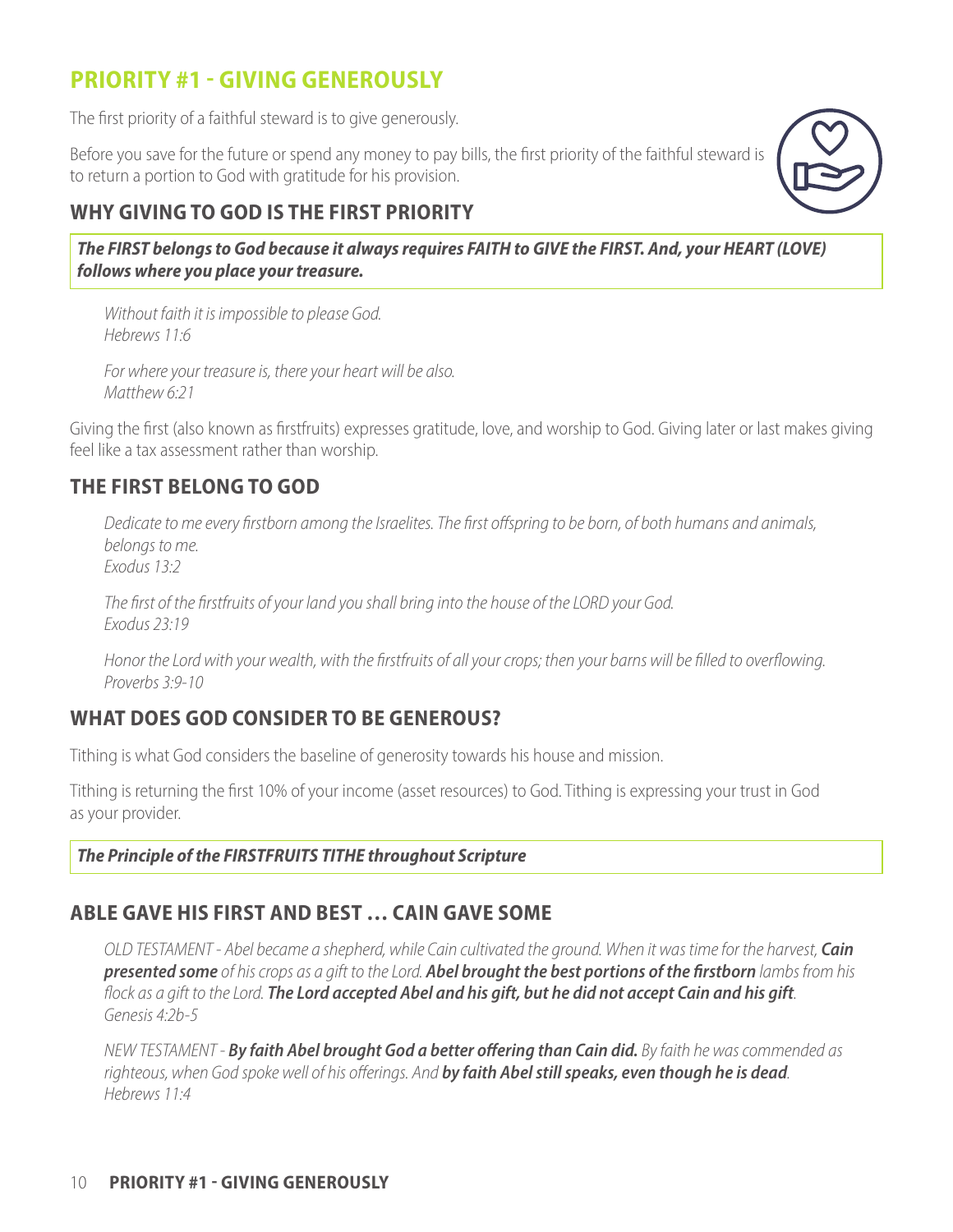#### **ABRAHAM GAVE MELCHIZEDEK A TENTH OF EVERYTHING**

*OLD TESTAMENT - Melchizedek king of Salem was priest of God Most High, … blessed Abram … Then Abram gave him (Melchizedek) a tenth of everything. Genesis 14:18*

*NEW TESTAMENT - Melchizedek was king of Salem and priest of God Most High. He met Abraham returning from the defeat of the kings and blessed him, and Abraham gave him a tenth of everything. Hebrews 7:1*

#### **JACOB COMMITTED TO GIVE A TENTH TO GOD'S HOUSE**

When Jacob awoke from his sleep, he thought, "Surely the Lord is in this place, ... How awesome is this place! This is *none other than the house of God; this is the gate of heaven." … He called that place Bethel, Bethel means house of God. … (then Jacob said) this stone that I have set up as a pillar will be God's house, and of all that you give me I will give you a tenth." Genesis 28:16*

#### **JESUS AFFIRMED THE TITHE**

*(Jesus said), You should tithe, yes, but do not neglect justice, mercy and faith. Matthew 23:23*

#### **SUMMARY OF TITHING THROUGHOUT SCRIPTURE**

- The tithe, the firstborn, and, the firstfruits, all belong to the Lord.
- Many Scriptural references about tithing proceed the giving of the Old Testament's Mosaic Law (found in the Books of the Law: Exodus, Leviticus, Numbers, and Deuteronomy) and were affirmed in the New Testament as demonstrations of faith. (Note prior page)
- The practice of tithing was affirmed by Jesus.
- Tithing is an enduring principle established by an unchanging God.

#### **TITHING IS AN APPROPRIATE TEST**

Tithing is the one area in the Bible where God tells you to test Him.

*Bring the whole tithe into the storehouse, that there may be food in my house. "Test me in this," says the Lord Almighty, "and see if I will not throw open the floodgates of heaven and pour out so much blessing that there will not be room enough to store it." Malachi 3:10*

#### **HAVE YOU EVER MET A REGRETFUL TITHER?**

In nearly 40 years of ministry, I have never met a person who tithed and determined that it "didn't work for them."

*God does not fail the test of his ongoing blessing and provision to those who faithfully give - with a heart of generosity and worship - the firstfruits tithe to his house and mission.*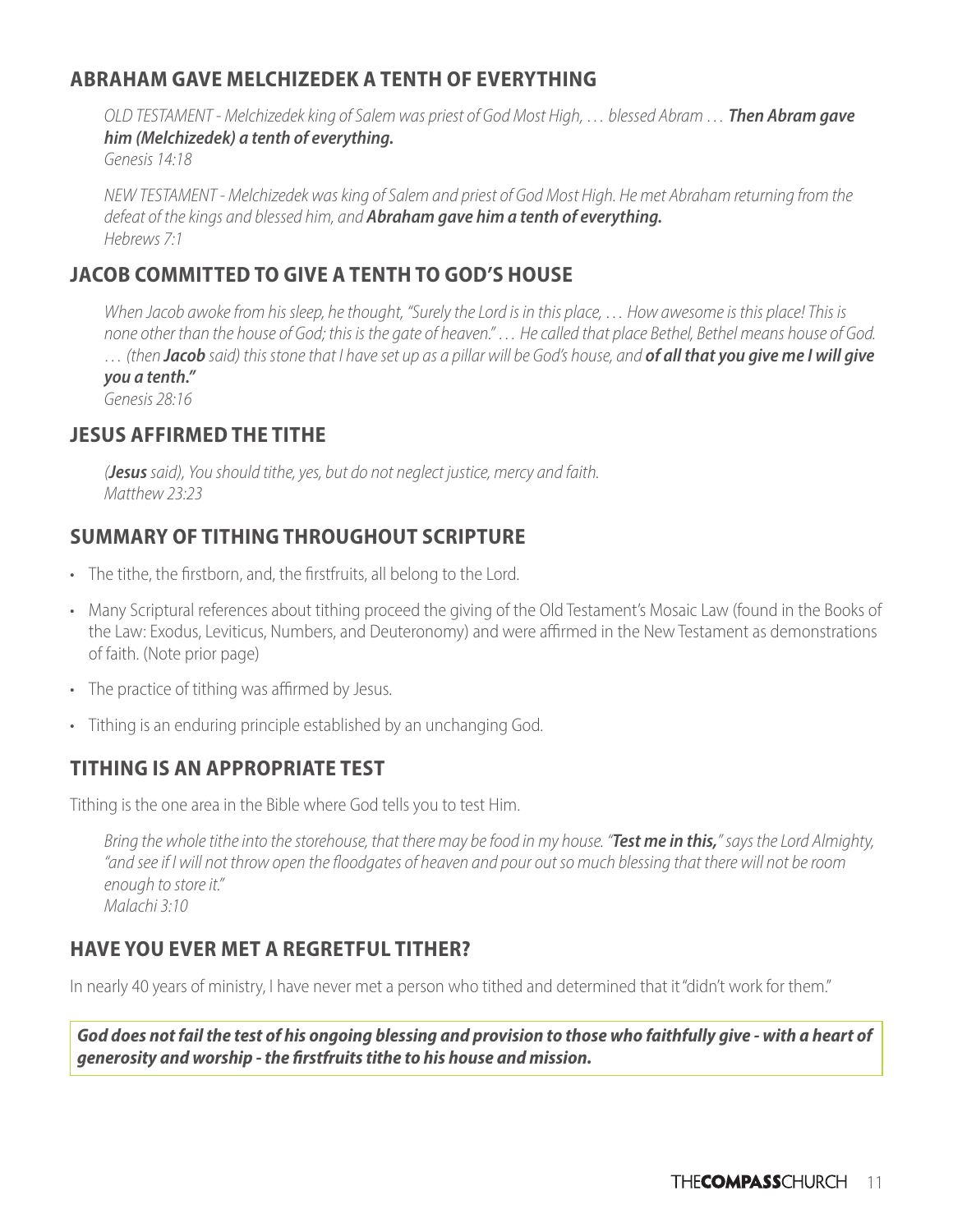#### **BEWARE OF THIS COMMON OVERSIGHT**

#### *Did you know that it is possible to give 10% towards the mission and house of God and yet not actually be tithing? It happens all the time.*

*Imagine, I've given you 10 one-dollar bills and have laid them out on a table in front of you, Now, my first question is, "How much is the tithe on this money?" I think everyone would get that one right. The tithe on ten dollars is, obviously one dollar. But here's the more difficult question. Which one of the one-dollar bills is the tithe? "Obviously, the first one," you might say. But which one is the first one? Is it the one on your left or is it the one on your right?*

*Let's say you get paid on Thursday and immediately pay all your bills, then buy groceries and then write your tithe check before going to church. Have you tithed the first of your increase? No.*

*If you tell me that God is first in your life, then let me see your checking account. Will it say the mortgage company is first in your life? Does it say your car company takes a higher place on your list of priorities? Or, is it the clear testimony of your spending patterns that God is first?*

*To clarify, let's go back to the one-dollar bills. Which dollar is the tithe? Here's how you determine which distribution was the tithe. The tithe is the first dollar spent or given. The first money that you spend represents your firstfruits. In other words, when you get paid, the first check you write or money you distribute should be the returning of the Lord's tithe to his house and mission.*

*-The Blessed Life, Robert Morris*

*Biblical tithing is not just any 10%, it is the FIRST 10%. If you are giving the second 10% or the last 10% it is not firstfruits tithing.*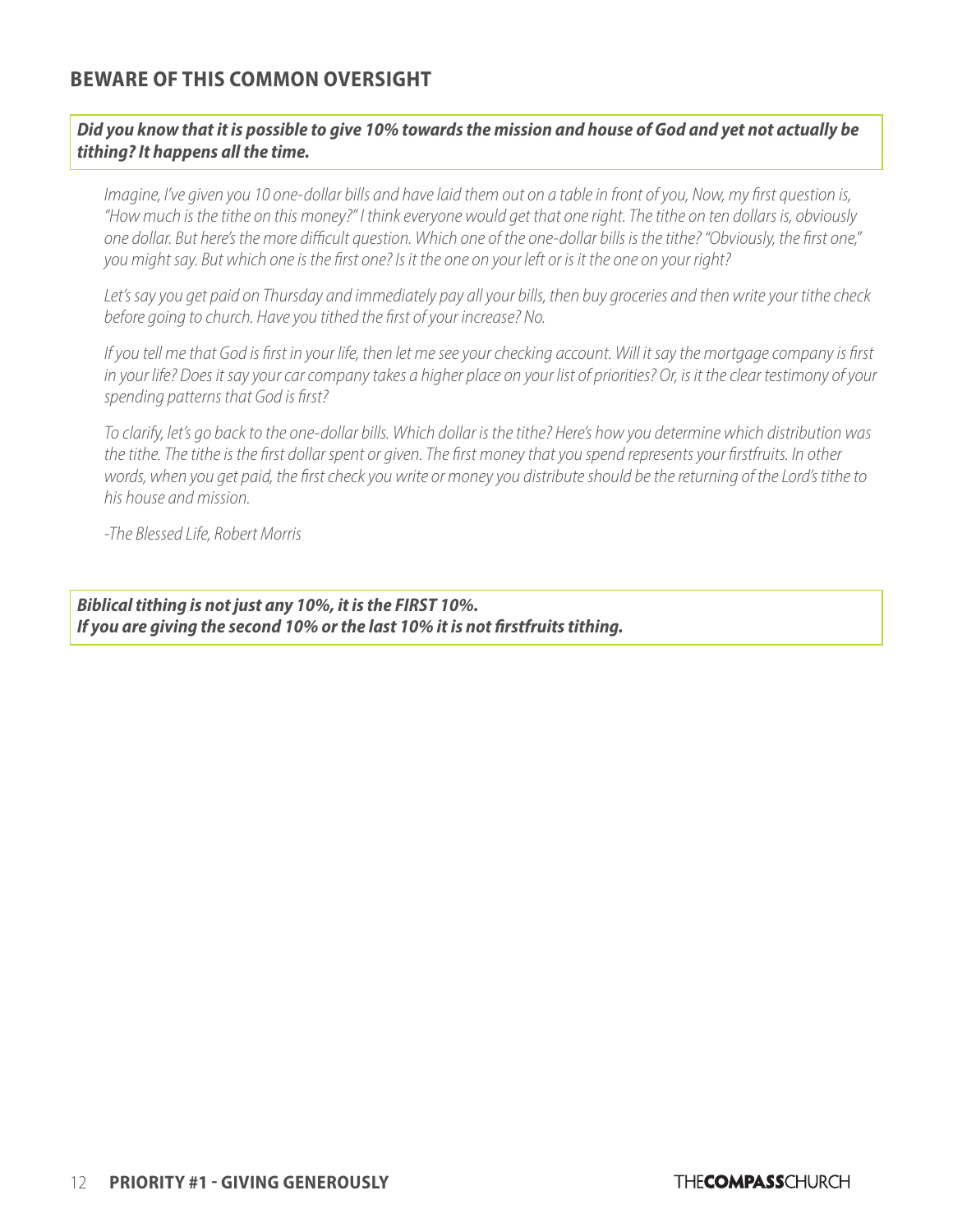#### **YOU MAY THINK THIS IS BEING UNNECESSARILY PRECISE**

If you examine Scripture closely, God's promised blessing is linked to the firstfruits tithe.

God desires our faith-filled first and not our leftovers.

*"You dishonor my name with your actions by bringing me your leftovers. … Think of it! Animals that are stolen and crippled and sick are being presented as offerings! Should I accept from you such offerings as these?" asks the Lord. Malachi 1:12-13*

#### *Giving to God is not about what God wants FROM us.*

#### *Giving generously is all about what God wants FOR us.*

God does not need your money. He owns it all. God encourages all of us to give generously first because he wants us to experience the joy, cheerfulness, and blessing of giving.

*Remember the words the Lord Jesus himself said: "It is MORE BLESSED TO GIVE than to receive." Acts 20:35*

#### *Each of you should give what you have decided in your heart to give, not reluctantly or under compulsion, for God loves a CHEERFUL giver.*

*2 Corinthians 9:7*

My Dad always modeled and encouraged generosity. I can still hear his voice in my thoughts saying, "Don't give until it hurts. Give until it feels great. If you don't feel great about what you are giving, you need to give it more thought."

#### **HOW FAST COULD GOD'S MISSION BE ADVANCED IF CHRISTIANS WERE FAITHFUL TO THE FIRSTFRUITS TITHE?**

In the latest statistics I could find it is estimated that Christians in the United States earned \$5.2 trillion and of that amount they gave \$92 billion. That is a giving rate of 1.7 percent of earnings. That giving rate is less than the entire globe's giving rate of 1.8 percent of earnings. We, in the riches of the United States, are giving less than the whole world and not even close to the tithe. Think of the blessing we are missing and how God's mission could be advanced through Christians growing in generosity.

#### **GOD'S MATH AND CHALLENGE … 90>100**

God's challenge and promise to us is found in this math equation 90> (greater than) 100.

Ninety percent (90%) with God's promise of blessing is "greater than" (>) one hundred percent (100%) without it.

#### **GIVING IS INVESTING IN YOUR HEAVENLY PORTFOLIO**

*Do not lay up for yourselves treasures on earth, where moth and rust destroy and where thieves break in and steal, but lay up for yourselves treasures in heaven, where neither moth nor rust destroys and where thieves do not break in and steal. Matthew 6:19-20*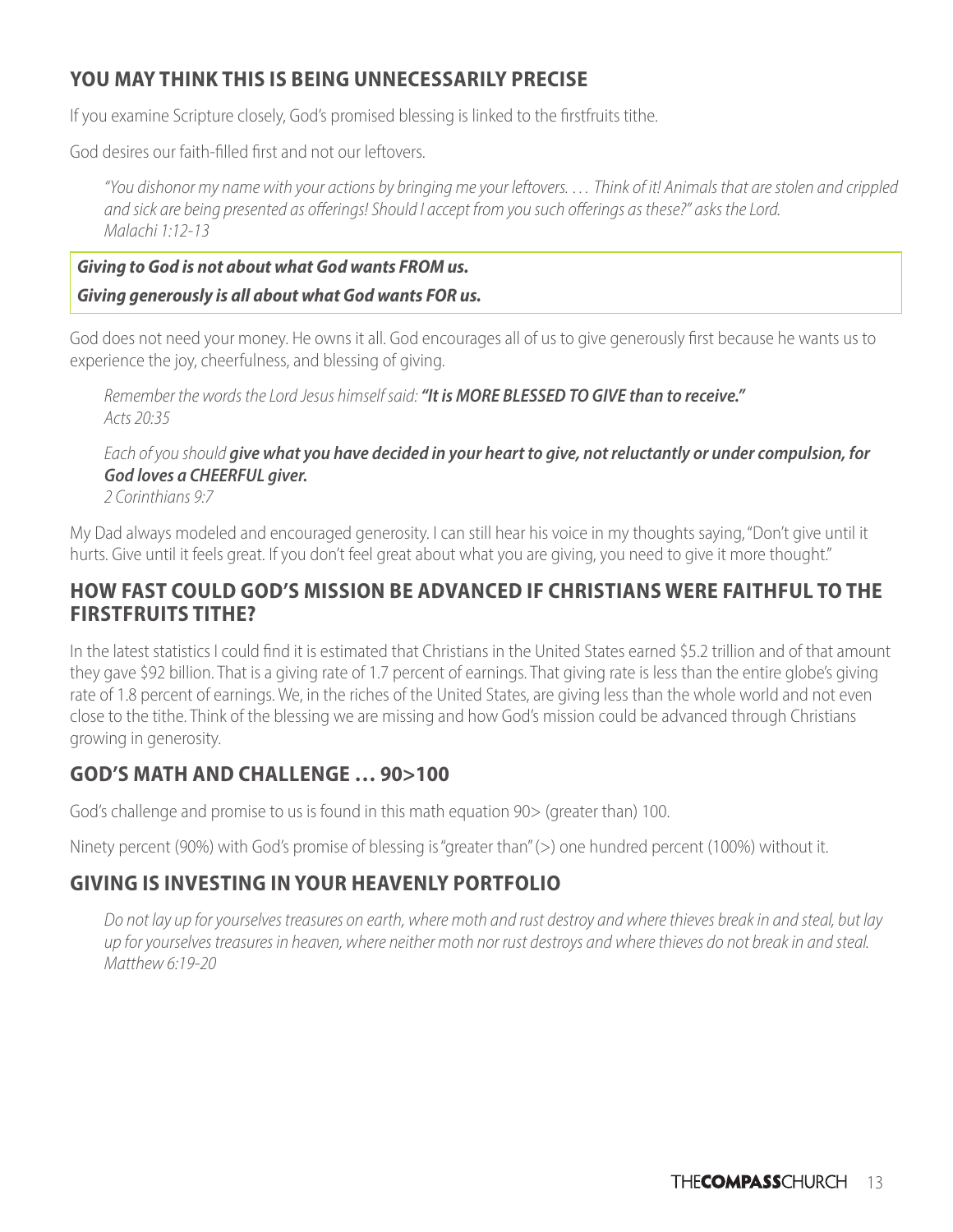#### **TIPS FOR GIVING GENEROUSLY - FIRST**

- Automate your giving to come out first before paying any taxes or bills.
- Consider giving prior to receiving your income for the next pay period as an expression of complete trust in God's provision.
- Beyond firstfruits tithing, consider establishing a "Blessing Fund" to give generously to others who are in need.

#### **RESOURCES FOR GIVING GENEROUSLY**

[The Blessed Life: Unlocking the Rewards of Generous Living](https://www.amazon.com/Blessed-Life-Unlocking-Rewards-Generous/dp/076421876X) - Robert Morris

[Gospel Patrons: People Whose Generosity Changed the World](https://www.gospelpatrons.org/books/gospel-patrons) - John Rinehart (\*NOTE: Free Download Available)

#### **PRAYER DARE**

Pray something like this in your own heart using your own words.

*Heavenly Father, You are my Hero and You are a Giver and I want to be like You! You gave your first and best ("Your One and Only Son - Jesus") for my salvation. I realize that it always takes faith to give the first. I give you my first and best as an expression of gratitude for all of Your provisions in my life. Lord, You, Your House and mission, are my First priority. Receive my first as worship. I completely trust you to take care of the rest of my needs.*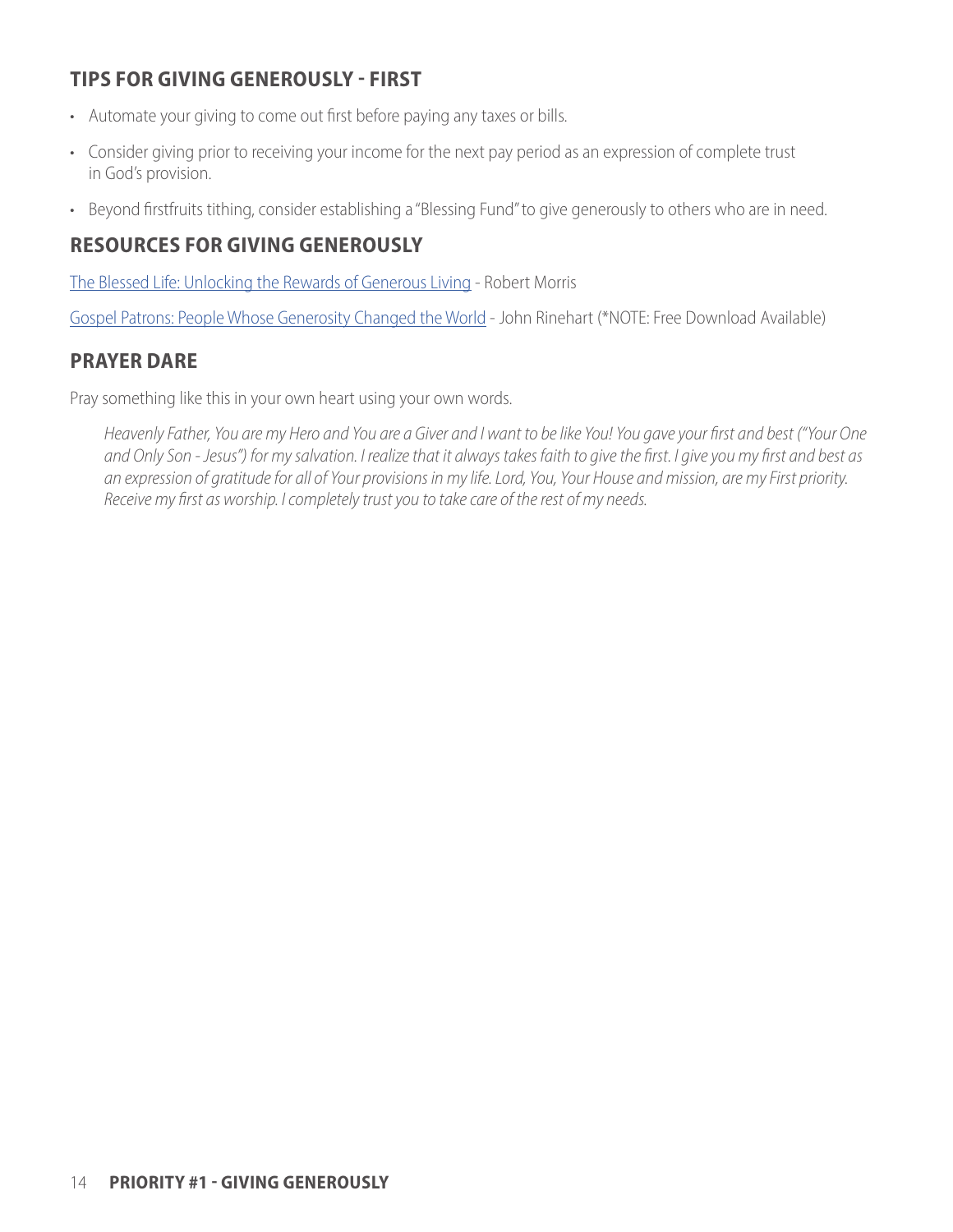## **PRIORITY #2 - SAVING DILIGENTLY**

After giving generously - FIRST, the second priority of a faithful steward is to save diligently.

#### **WHY SAVE DILIGENTLY BEFORE SPENDING?**

You cannot be a faithful steward without saving diligently because spending everything you earn is foolish.

*The wise man SAVES for the future, but the foolish man spends whatever he gets. Proverbs 21:20*

#### **BENEFITS OF SAVING DILIGENTLY**

**• Preparedness for emergencies** - Emergencies are coming! It is not a matter of "if" … it is a matter of "when". Savings prepare you to be ready for the emergencies of life without the financial fear and stresses that come with going into debt.

*(Jesus said) … In this world you will have trouble. John 16:33*

*A steward avoids debt because debt is slavery. Proverbs 22:7*

- **• Building healthy relationships** Up to seventy-five percent of conflicts in relationships and marriage center around money. Appropriate savings reduces the probability of money fights and fears.
- **• Capacity to help people in need** necessitates having money in reserves. If you consume all that you earn there is nothing left to help others.
- **• Retirement savings** allows you to retire with dignity.

*If your current and only retirement plan is Social Insecurity, be prepared to get a new cookbook titled, "100 Ways to Fix Alpo and Like It" - Dave Ramsey*

**• Leaving a legacy** on people you love and causes you are passionate about serving requires diligent savings.

*A good person leaves an inheritance for their children's children. Proverbs 13:22*

#### **SHORT-TERM & LONG-TERM SAVINGS**

#### **1. Short-term savings are for emergencies & periodic expenses.**

- Emergencies ("Murphy's Law" insurance) \$1,000 minimum. Then, up to a fully-funded emergency fund of 3-6 months of expenses.
- Periodic expenses (real estate taxes; insurance premiums, Christmas, replacement of appliances, etc.)

*Short-term savings need to be in low-risk liquid bank and savings accounts. Safety and ease of access are the most important qualities of short-term savings vehicles.*

This type of savings is for anticipated expenses that you will have within the next three years.

*\*NOTE: A major emergency (currently defined as an unexpected expense of \$10,000+) comes approximately once every 10 years.*

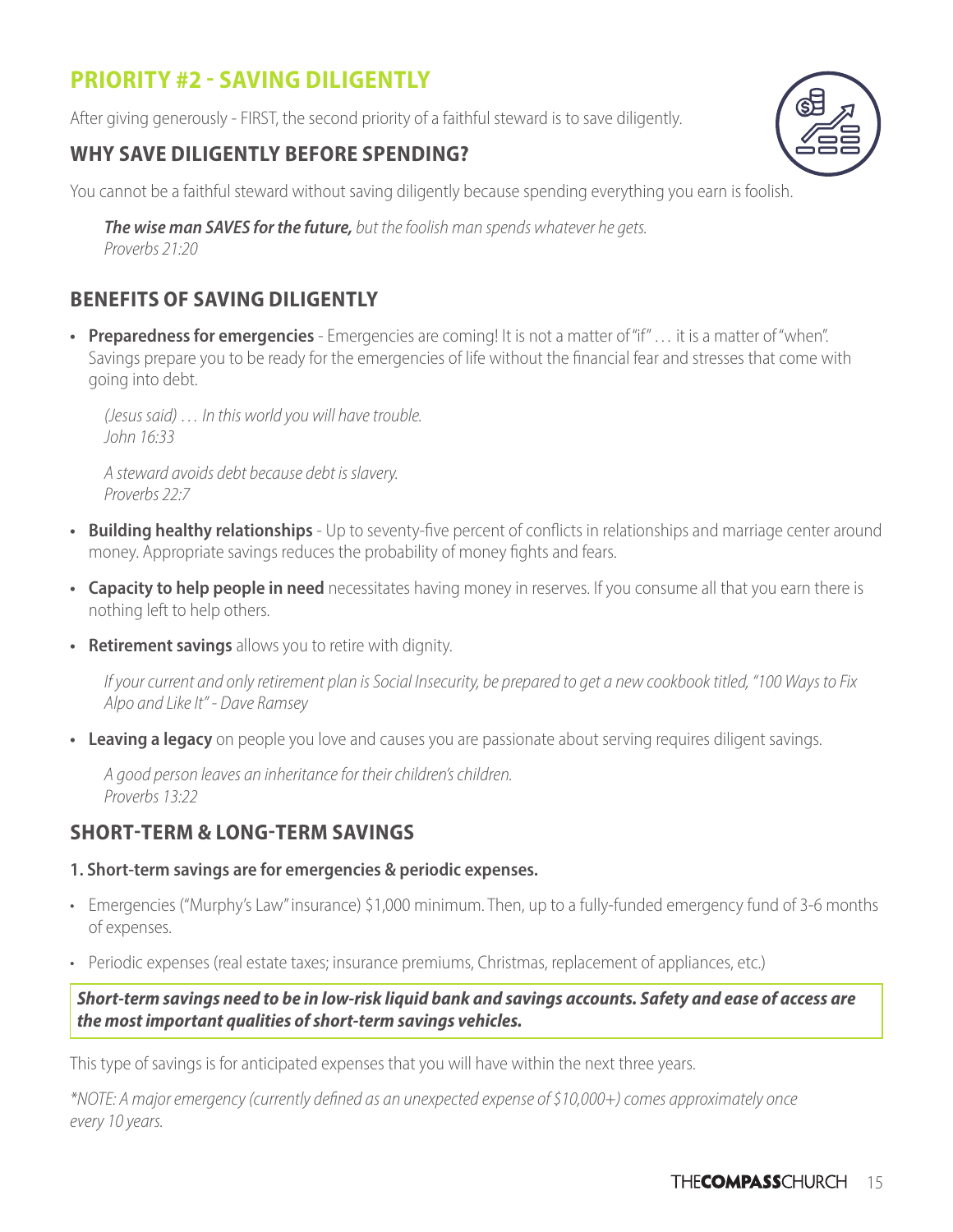#### **2. Long-term savings is for future hopes and dreams.**

• Retirement, College, etc.

*Long-term savings for retirement and your future should be put into higher-growth potential investments. Also, make sure that they are tax-efficient and diversified. (i.e. retirement: IRA, 401k, 403b, and Roth when available and wise, etc.; college: 529, etc.; mutual, index, and ETF funds and not single stocks.)*

These types of saving investments are for future hopes and dreams that you will not access for at least the next four-plus years.

#### **LONG-TERM INVESTMENT SAVINGS TIPS**

• **Interview, vet, and work with trusted professional advisors who have the heart of a teacher.** If your advisers cannot explain investment options and/or tax implications in a way that you can understand the pros and cons, then, it's time to find new advisers.

*Plans fail for lack of counsel, but with many advisers, they succeed. Proverbs 15:22*

- **Do not invest in anything you do not understand.** Advisors only advise. **You are responsible for the decisions you make.**
- **Diversify investments** into higher-growth potential (i.e. mutual funds, index funds, ETF's, target date funds that hold index funds etc.)

*Invest in seven ventures, yes, in eight; you do not know what disaster may come upon the land. Ecclesiastes 11:2*

- **Research.** Invest in diversified funds with a long track record of low turnover in companies that meet or beat the index consistently.
- **Buy and Hold.** Long-term investments are for the long-term. Remember four-plus years. Markets go up and down like a roller coaster.

*The only people who get hurt on a roller coaster are those who choose to get off in the middle of the ride. - Dave Ramsey*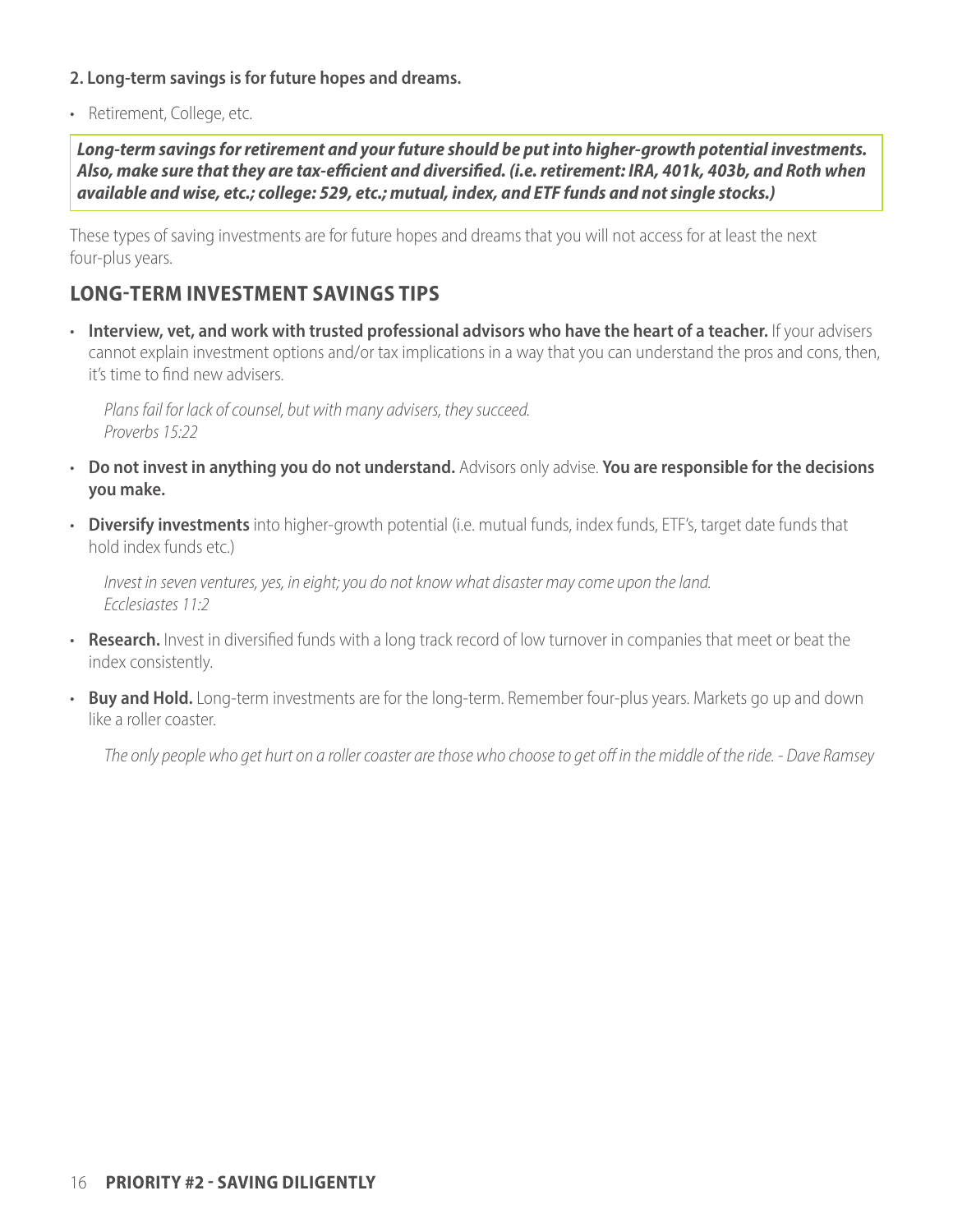*Since World War II there have been 12 bear (bad) markets: -they averaged a market decline of 32.5% -they lasted an average of 14.5 months -they took on average 24 months to fully recover*

Investors who sold at the bottom of these markets saw a detrimental effect on their savings. And of course, those who stayed in long enough to experience a subsequent recovery were better off. Remaining focused on the long-term is important when in the middle of a bear market.

- **Rebalance** investment categories regularly to stick with your chosen plan and goals.
- **Review** performance annually.
- **Slow and steady wins the race.** Be the turtle. Don't waste time trying to time the market. Instead, invest consistently over time.

*Wealth gained hastily will dwindle, but whoever gathers little by little will increase it. Proverbs 13:11*

*Faithful stewards save consistently while others only save occasionally.*

#### **TIPS FOR SAVING DILIGENTLY - SECOND**

- Automate your short-term and long-term savings to come directly from your checks every time you get paid.
- A fully-funded emergency savings account should hold between 3 and 6 months of expenses. What would be that amount for you?
- Saving 15+% of your income is a good goal for retirement savings.

#### **RESOURCES FOR SAVING DILIGENTLY**

[22 Practical Ways to Save Money](https://www.daveramsey.com/blog/the-secret-to-saving-money) - Dave Ramsey Blog

[Investing Guide: Everyday Millionaires Investing Guide](https://www.chrishogan360.com/investing-guide) (\*NOTE: 31-page free download available)

[A Random Walk Down Wall Street: The Time-Tested Strategy for Successful Investing](https://www.amazon.com/Random-Walk-Down-Wall-Street/dp/0393358380/ref=asc_df_0393358380/?tag=hyprod-20&linkCode=df0&hvadid=459680637280&hvpos=&hvnetw=g&hvrand=4411887698636514036&hvpone=&hvptwo=&hvqmt=&hvdev=c&hvdvcmdl=&hvlocint=&hvlocphy=1016866&hvtargid=pla-864572942049&psc=1) (Twelfth Edition) - Burton G. Malkiel

[Retirement Savings Calculator](https://www.thecompass.net/budgetingresources)

[Fidelity Retirement Score Tool](https://www.fidelity.com/calculators-tools/fidelity-retirement-score-tool)

[Vanguard Retirement Nest Egg Calculator](https://retirementplans.vanguard.com/VGApp/pe/pubeducation/calculators/RetirementNestEggCalc.jsf)

#### **PRAYER DARE**

Pray something like this in your own heart using your own words.

*Dear God, thank you for the clear instructions in Your Word regarding savings. You have made it clear that I must prepare*  for trouble and emergencies. You have also warned me of the dangers of consuming all that You have entrusted to my *care. Help me to be diligent with saving while avoiding the dangers of hoarding. Give me the wisdom to make wise investments with the resources you have graciously given to me to manage. While saving diligently, I want you to know that my hope is in You and not my savings accounts. As you prompt me to help others who are in need through the reserves I have saved, I desire to be quick to help bless others!*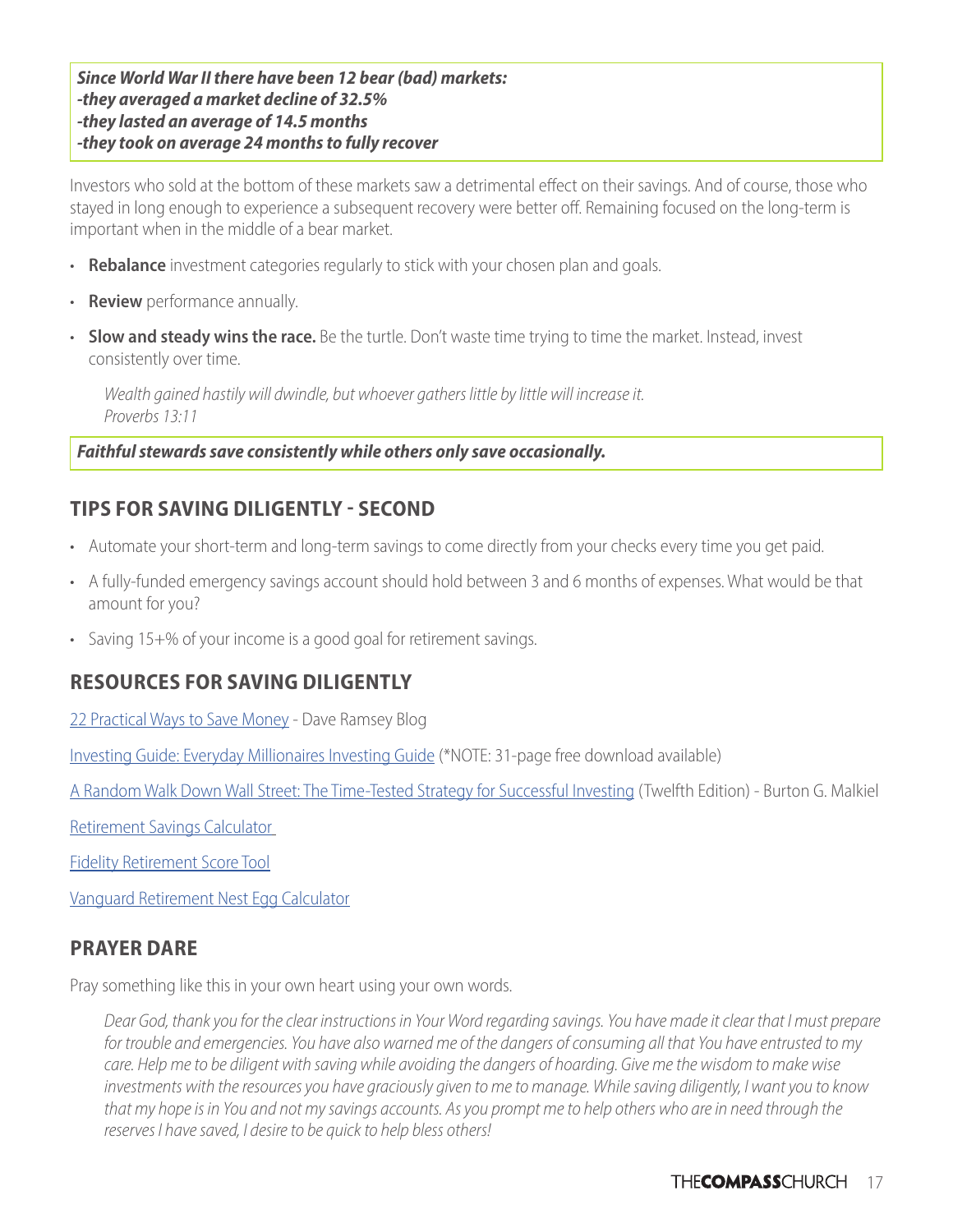## **PRIORITY #3 - SPENDING WISELY**

After giving generously - FIRST; and, saving diligently SECOND; the third priority of a faithful steward is to spend wisely.

#### **THE REQUIREMENTS OF SPENDING WISELY**

You must plan and track your spending. Spending wisely requires that you know the state of your flocks (finances).

*Be sure you know the condition of your flocks, give careful attention to your herds. Proverbs 27:23*

#### *How well do you know your finances?*

#### **FOCUS TIME AND ATTENTION ON INCOME & EXPENSES**

It is not a complex or difficult task to know with certainty the condition of your finances. It just requires your focused time and attention on two types of financial activities.

- 1. INCOME (What is coming in?)
- 2. EXPENSES (What is going out?)

### **TWO TOOLS FOR PLANNING & TRACKING SPENDING**

- 1. Projecting and **planning your future** income and expenses is called a **BUDGET.**
- 2. Tracking and **reporting on your past** income and expenses is referred to as an **INCOME STATEMENT.**

Both are helpful tools for knowing the condition of your finances.

The income statement holds your budget accountable by telling the actual truth about how realistically you are planning.

The budget plan for the future, informed by your past income statements, helps you make wise decisions regarding future spending.

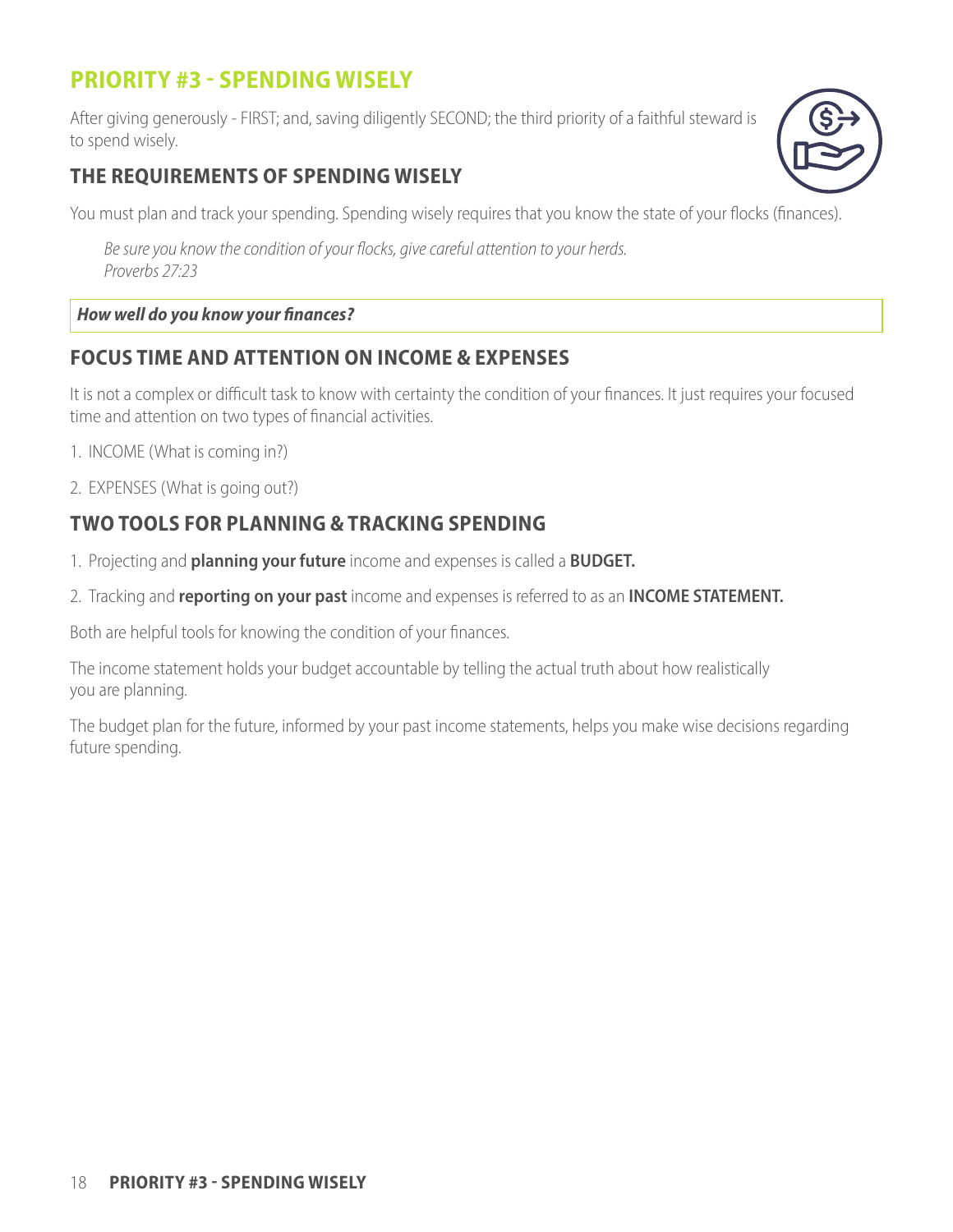#### **LET'S GET PRACTICAL**

#### *What do you spend on first?*

When putting your budget together, after giving generously first, and saving diligently second, your spending priorities start with securing the "4 Walls" of essential expenses.

#### **THE "4 WALLS" OF ESSENTIAL EXPENSES**

- Food
- Utilities
- Housing
- Transportation



#### **SAMPLE BUDGET PLAN**

| <b>TYPE</b>       | <b>CATEGORY</b>  | <b>ANNUAL</b> | <b>MONTHLY</b> | <b>INCOME %</b> |
|-------------------|------------------|---------------|----------------|-----------------|
| <b>Income</b>     | Salary           | \$40,000.00   | \$3,333.33     | 100.0%          |
| 1st               | Giving           | \$4,000.00    | \$333.33       | 10.0%           |
| 2nd               | Saving           | \$6,000.00    | \$500.00       | 15.0%           |
| <b>Four Walls</b> | Food             | \$4,000.00    | \$333.33       | 10.0%           |
| <b>Four Walls</b> | <b>Utilities</b> | \$2,000.00    | \$166.67       | 5.0%            |
| <b>Four Walls</b> | <b>Housing</b>   | \$10,000.00   | \$833.33       | 25.0%           |
| <b>Four Walls</b> | Transportation   | \$3,000.00    | \$250.00       | 7.5%            |
|                   | <b>Taxes</b>     | \$6,000.00    | \$500.00       | 15.0%           |
|                   | Clothing         | \$1,000.00    | \$83.33        | 2.5%            |
|                   | <b>Medical</b>   | \$1,250.00    | \$104.17       | 3.1%            |
|                   | Insurance        | \$1,250.00    | \$104.17       | 3.1%            |
|                   | Personal         | \$1,500.00    | \$125.00       | 3.8%            |
| <b>TOTAL</b>      |                  | \$40,000.00   | \$3,333.33     | 100.0%          |

#### **YOUR BUDGET IS UNIQUE AND PERSONAL**

This sample budget is not your budget. Your budget will require thought, prayer, and the partnership of a spouse or godly, faithful-stewarding friend. You can do a paper or digital budget plan.

*\*NOTE: Budgeting resources at the end of this section.*

A budget plan is only helpful in spending wisely if you then track every income and expense with an income statement report.

Here is a sample income statement report that shows that the "Sample Budget Plan" was actually over budget by \$87.50. This report helps you make a better budget plan for the next month.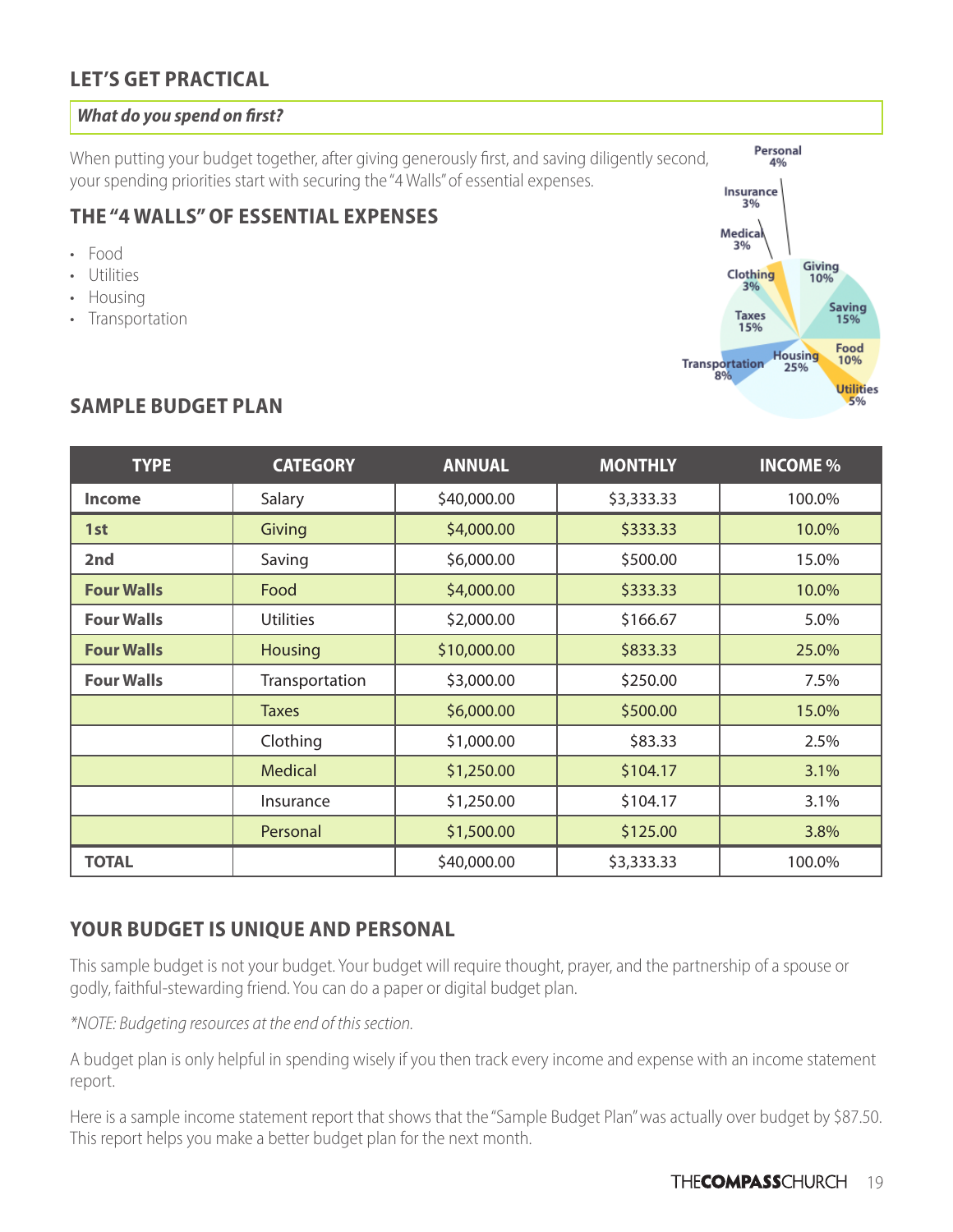#### **SAMPLE INCOME STATEMENT REPORT (MONTHLY)**

| <b>TYPE</b>       | <b>CATEGORY</b>  | <b>MONTHLY</b><br><b>BUDGET</b> | <b>MONTHLY</b><br><b>ACTUALS</b> | <b>OVER</b><br><b>BUDGET</b> |
|-------------------|------------------|---------------------------------|----------------------------------|------------------------------|
| <b>Income</b>     | Salary           | \$3,333.33                      | \$3,333.33                       | \$0.00                       |
| 1st               | Giving           | \$333.33                        | \$333.33                         | \$0.00                       |
| 2nd               | Saving           | \$500.00                        | \$500.00                         | \$0.00                       |
| <b>Four Walls</b> | Food             | \$333.33                        | \$350.00                         | \$16.67                      |
| <b>Four Walls</b> | <b>Utilities</b> | \$166.67                        | \$155.00                         | $-511.67$                    |
| <b>Four Walls</b> | <b>Housing</b>   | \$833.33                        | \$833.33                         | \$0.00                       |
| <b>Four Walls</b> | Transportation   | \$250.00                        | \$275.00                         | \$25.00                      |
|                   | <b>Taxes</b>     | \$500.00                        | \$500.00                         | \$0.00                       |
|                   | Clothing         | \$83.33                         | \$120.00                         | \$36.67                      |
|                   | <b>Medical</b>   | \$104.17                        | \$100.00                         | $-54.17$                     |
|                   | Insurance        | \$104.17                        | \$104.17                         | \$0.00                       |
|                   | Personal         | \$125.00                        | \$150.00                         | \$25.00                      |
| <b>TOTAL</b>      |                  | \$3,333.33                      | \$3,420.83                       | \$87.50                      |

#### **BUDGETING TIPS**

#### **• Your first budget won't be perfect.**

It takes time, usually six months+, to improve the accuracy of your monthly budgets. Your monthly income statement reports will tell you exactly how accurate your budget was the previous month. With that information, you can improve the accuracy of your budget plan each successive month.

#### **• Increasing income and/or reducing expenses is how you improve a consistently unsatisfactory budget situation.**

Target lowering your big expense items like (housing, food, transportation) for making the largest reductions in expenses.

#### *If you are Noah and the ark is sinking, go to the elephants first. Throwing squirrels and rabbits overboard isn't going to make as big of a difference.*

#### **• Eliminate and/or comparison shop recurring expenses.**

Canceling and finding better deals for your recurring expenses can help lower your costs. (i.e. subscriptions, cable, insurance premiums (car, home, health, life), cell phones & plans, rent/mortgage, gym memberships, etc.)

#### **• Debt-repayment is the biggest drag on a budget.**

Do you have debt to car, student, and/or credit card loans?

Over 80% of Americans are in debt. This kind of consumer debt was unheard of 75-100 years ago in America.

Your income is your most powerful wealth-building tool.

If your income is being consumed by paying down debt, you need to get on a debt reduction plan as soon as possible.

#### 20 **PRIORITY #3 - SPENDING WISELY**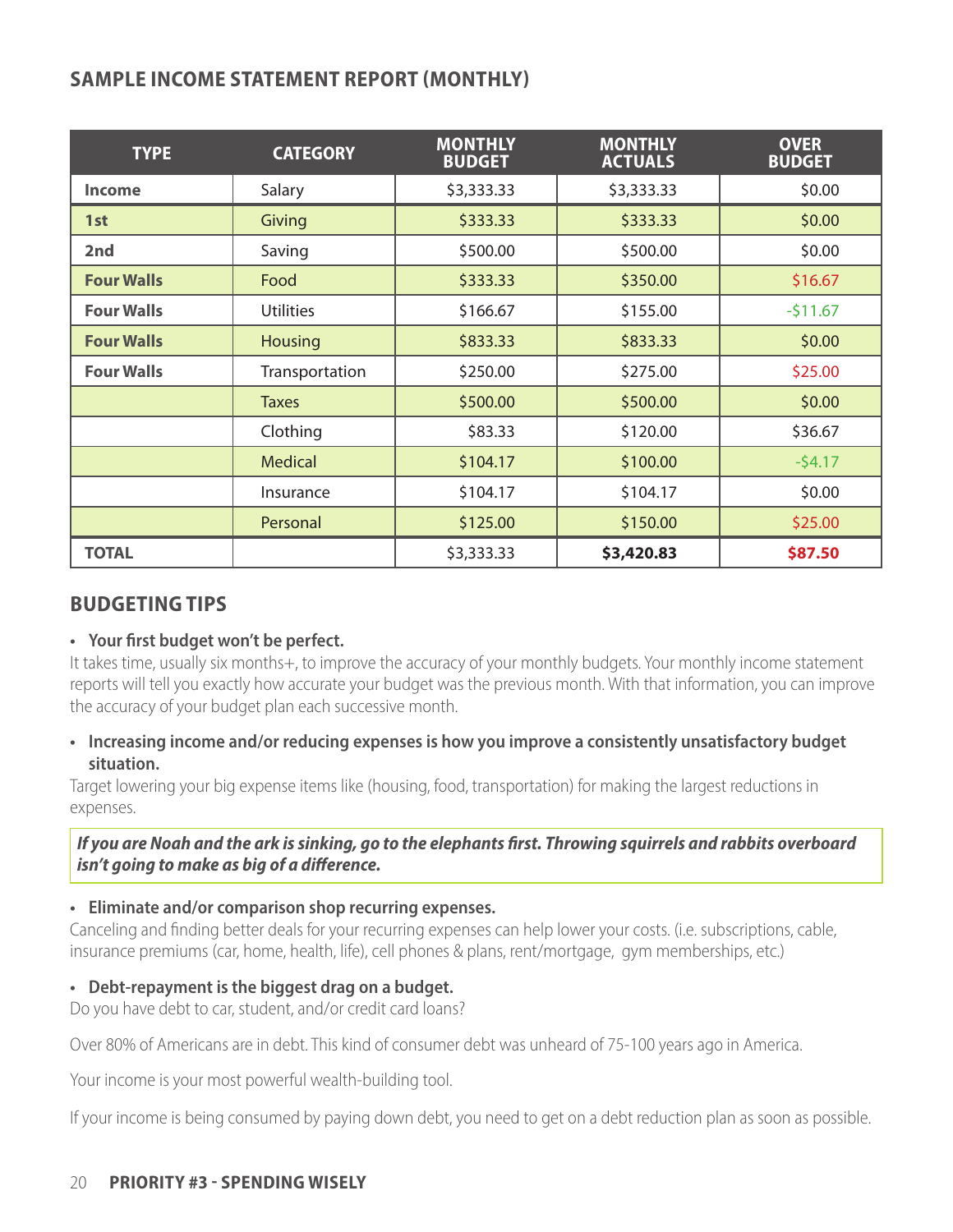#### *Get out of debt as soon as possible!*

Remember debt is slavery.

*The borrower is a slave to the lender. Proverbs 22:7*

*\*NOTE: Debt repayment tools at the end of this section.*

#### **ASK THESE QUESTIONS BEFORE SPENDING**

The larger the amount you are about to spend, the more diligent you need to be in asking the following questions regarding a potential purchase.

Why am I considering this purchase? Can I afford this item? Do I need it? Can I get by with what I already have? Can I borrow it? Can I rent it? Can I buy it used? Have I comparison-shopped? Did I get at least three comparison prices? Have I gotten reviews and references on this product or service? Is this purchase worth the asking price? Have I requested a discount? Have I waited 24 hours, a week, or a month before spending on this item?

*Intentionally delayed-purchasing, on non-essential items, helps to bring protection against impulse buying.* 

#### **WHILE DELAYING, ASK THESE QUESTIONS:**

*Have I asked God for his wisdom considering this purchase?*

*Am I willing to delay or refuse this purchase if I don't sense God's approval on this purchase?* 

#### **STEWARDSHIP EXTENDS BEYOND PERSONAL FINANCES**

We are accountable to God for all of the resources that he has entrusted to our care to manage.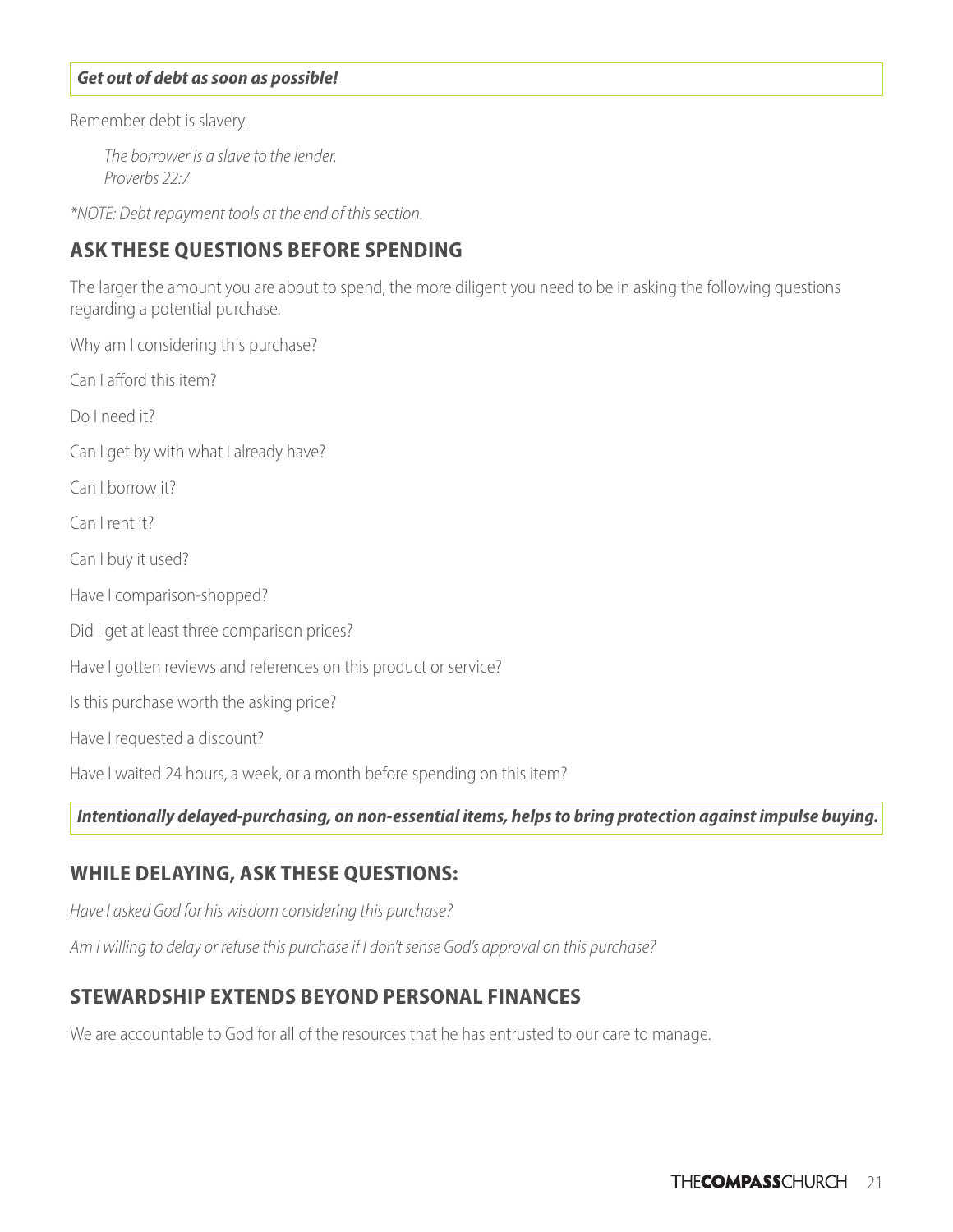#### **ADDITIONAL RESOURCES YOU ARE TO STEWARD**

#### **• Your Time**

Every earthly minute you are granted is a gift from God. How effectively are you spending your resource of time?

*Lord, teach us to number our days, that we may gain a heart of wisdom. Psalm 90:12*

#### **• Your Body**

Your body is a gift from God and you honor God by caring for your body. Are you eating healthy, exercising, and getting proper sleep?

*Do you not know that your bodies are temples of the Holy Spirit, who is in you, whom you have received from God? You are not your own; you were bought at a price. Therefore honor God with your bodies. 1 Corinthians 6:19-20*

*For physical training is of some value, but godliness has value for all things, holding promise for both the present life and the life to come. 1 Timothy 4:8*

#### **• Your Work**

The way you employ the talents, skills, and passions that God has given you through work, civic engagement, service, and ministry; is also a stewardship of resources.

*Whatever you do, work at it with all your heart, as working for the Lord, not for human masters, since you know that you will receive an inheritance from the Lord as a reward. It is the Lord Christ you are serving. Colossians 3:23-24*

#### **QUESTIONS TO ASK AT WORK ABOUT SPENDING WISELY**

- How are you stewarding your business, work, civic and ministry budgets?
- Is the mission of your church, business, or organization being advanced by the current deployment of allocated budgetary funds?
- Where are your budgetary investments making the largest advancement for the mission of your church, business, or organization?
- Where are you currently spending resources that are being the least productive toward the fulfillment of your mission?
- What can you eliminate because it is duplicated somewhere else in your organization or community?
- Are you willing to eliminate a program or line item in your budget that was effective historically but, is not effective now?
- What is something new you could do if you eliminated this program or expense?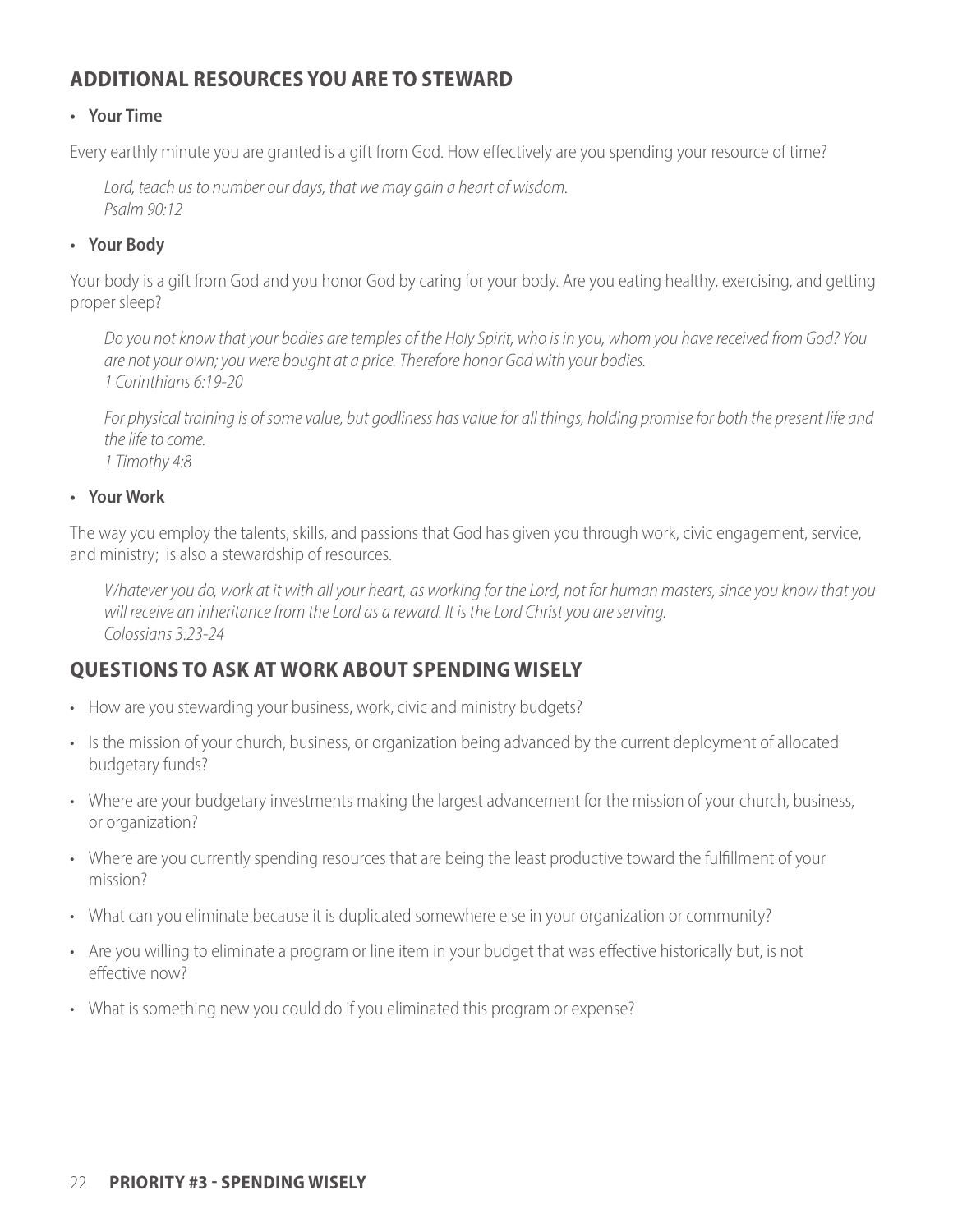#### **TIPS FOR SPENDING WISELY - THIRD**

- Consistently plan and track all of your income and expenses.
- Before spending Ask, if it is in your budget? Then, assess your motivation, your need, the alternatives, and the value of the product or service. See questions on page 21.
- After spending Check your income statement to see if you are tracking this expense. Ask hard questions about the return on investment (ROI) of your expenditures. See questions on pages 22.
- Invite the evaluation, review, and assessment from others (i.e. spouse, godly friends, peers, leadership, older wise people who have an effective track record as faithful stewards).
- Godliness with contentment is deeply satisfying (1 Timothy 6:6).

#### **RESOURCES FOR SPENDING WISELY**

[Budgeting Resources - FREE - Simple Budget Worksheet](https://www.thecompass.net/page/932)

Budgeting and Income Statement Reporting Resources - PAID - [EveryDollar+](https://www.everydollar.com/ramsey-plus) [YNAB](https://www.youneedabudget.com) (You Need A Budget)

[Budgeting Video - Rock Solid Finances](https://ccv.church/rock-solid-finances)

Debt Repayment Resources - [Debt Snowbal](https://www.daveramsey.com/blog/how-the-debt-snowball-method-works)l, [Debt Snowball Calculator](https://www.daveramsey.com/fpu/debt-calculator)

Building Healthy Habits for the best use of your time, body and work - [Atomic Habits](https://www.amazon.com/Atomic-Habits-Proven-Build-Break/dp/0735211299) by James Clear

#### **PRAYER DARE**

Pray something like this in your own heart using your own words.

*Dear Lord, thank you for the clear instructions in Your Word regarding the spending and use of all of the resources that You have entrusted to my care. I understand that I am to: know the condition of; and, that I am to give careful attention*  to, how I spend Your resources. Forgive me for my neglect and lack of attentiveness to how effectively I am using all *of Your gifts to me. Oh God, I acknowledge that I need Your help and the wisdom from others to use all that You have given in a way that honors you and helps others. I ask that you give me the humility and insight needed to grow in my effectiveness and faithfulness as Your steward. You are worthy of my very best efforts. I will seek to express my love to You through the faithful stewardship of all that you have entrusted to my care for your glory and the good of others. AMEN!*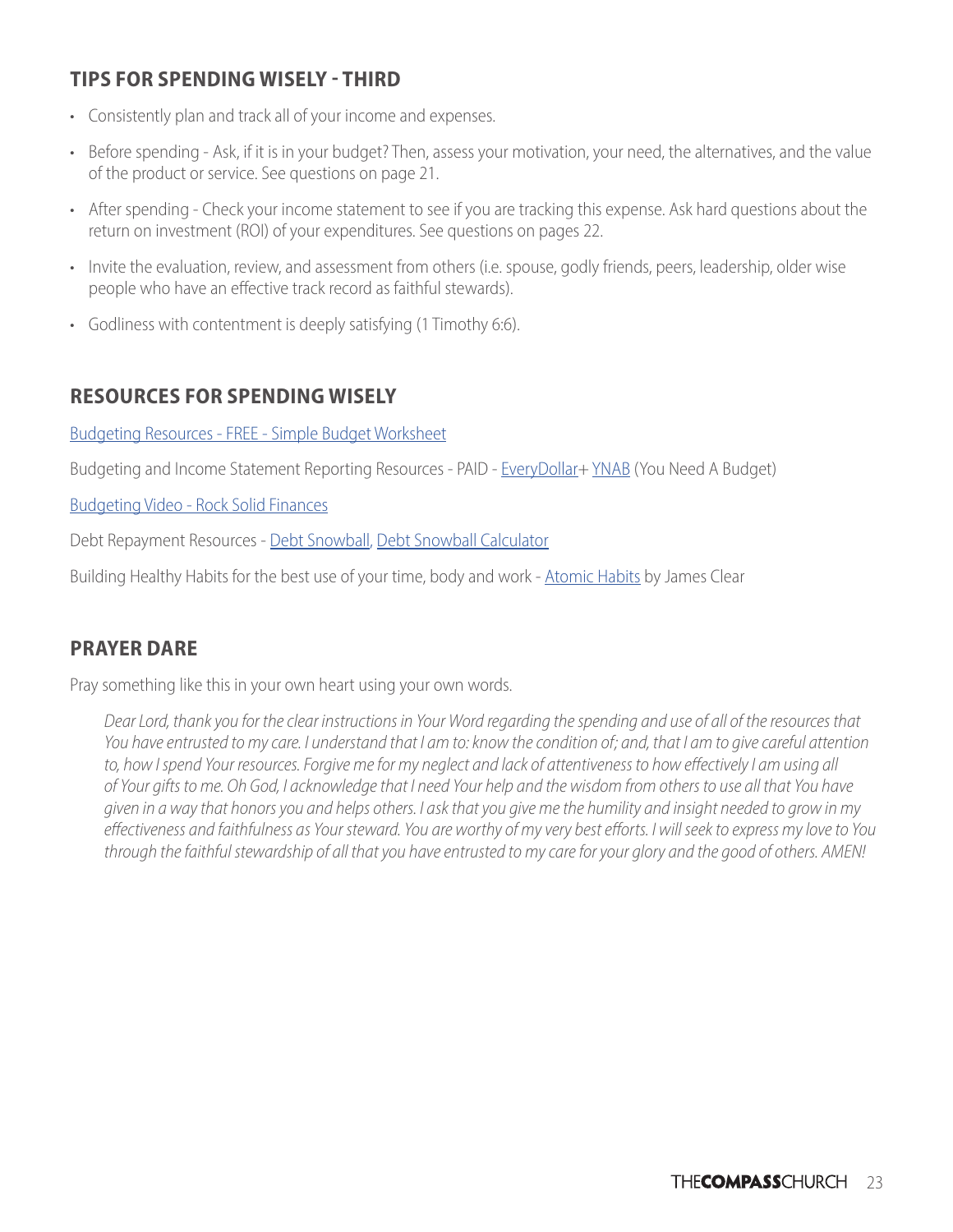#### **ONE PAGE FAITHFUL STEWARDSHIP SUMMARY**

- God owns everything. We are stewards of every gift of resource (health, ability, finances, another day of living (time), etc.) from God's hand of provision. We are accountable to God for how we manage His resources.
- Our motivation for faithful stewardship is LOVE. A love for God and a love for others.
- The priority order for faithful stewardship is giving first, saving second, and spending third.
- God deserves our first and best. We express this in faithful stewardship by giving our first and best to God not because he needs it but because he is worthy of it as worship.
- The faithful steward after giving generously first to the house and mission of God; saves diligently second.
- Saving diligently is always about the future. Saving diligently will protect us; and, provide for us, other people, and causes that we love.
- Only after giving generously and saving diligently are we to spend wisely.
- Spending wisely requires that we know the state of our flocks (finances). We must prioritize, plan, and track our spending.
- General percentage guidelines: Generously give 10%+ to God's house and mission. Save diligently 15%+ before spending wisely the balance.
- Money is like a magnet wherever it goes with purpose and priority it attracts more.
- Lowering your percentage of spending so that you can give and save more is the great joy of a faithful steward.
- Be faithful with a little and the Lord will bless you with more to manage.
- Faithful stewards are very effective at managing God's resources He has entrusted to their care because they consistently (not perfectly) follow the priorities of: giving generously first; saving diligently second; and spending wisely third; while others only do this occasionally.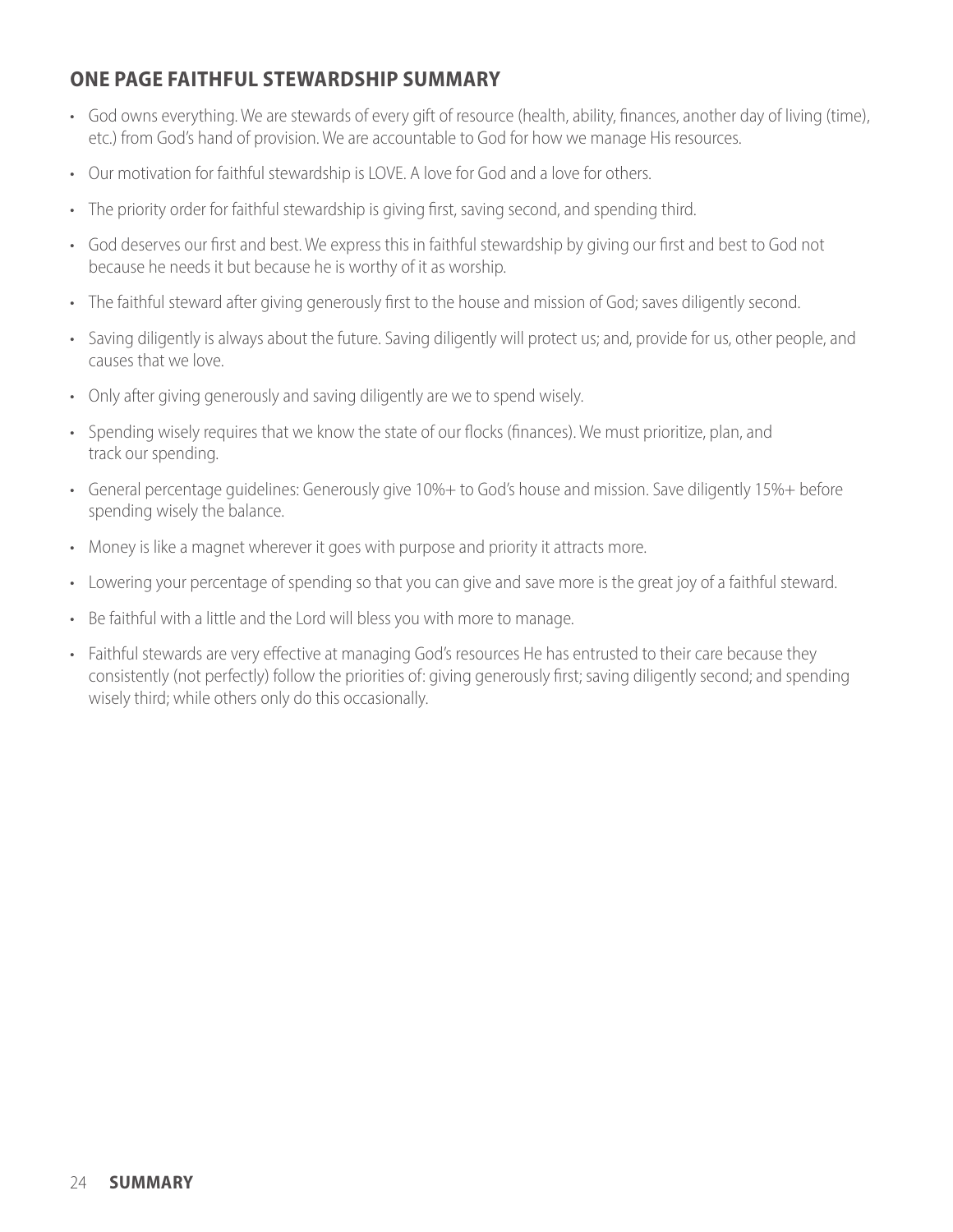**NOTES**

#### **TO BE CLEAR**

This booklet and all associated materials are intended to inspire and assist you with faithful stewardship information and instruction. This booklet is not an attempt to render legal, accounting, or other professional services. Your personal financial situation is unique and fact-dependent. Before making any decisions or implementing any financial strategy, you should consider obtaining information and advice from wise professionals who are fully aware of your circumstances.